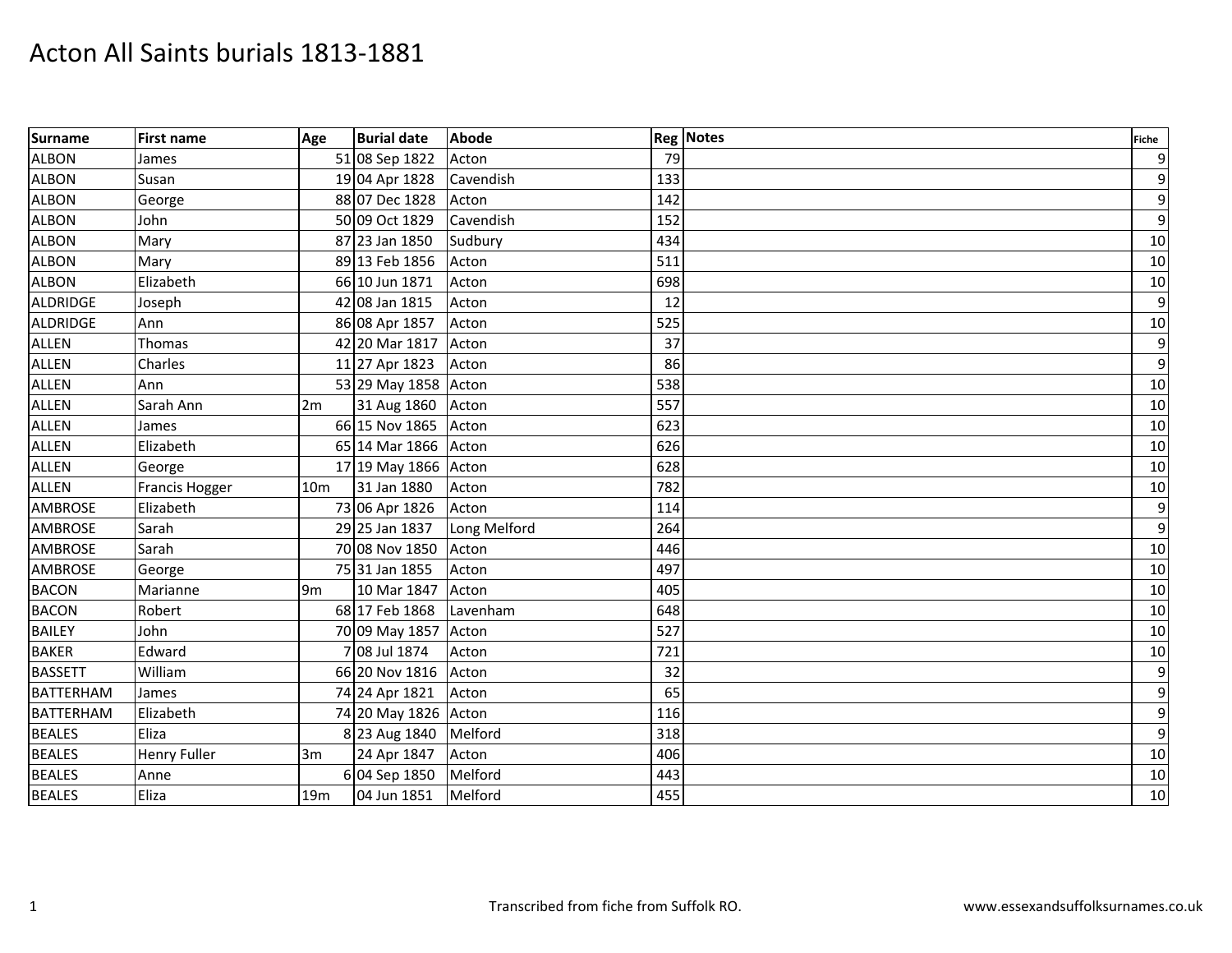| <b>BEALES</b>      | Henry             | 18m             | 11 Dec 1851             | <b>Great Waldingfield</b>       |     | 461 Scarlet fever.                              | 10               |
|--------------------|-------------------|-----------------|-------------------------|---------------------------------|-----|-------------------------------------------------|------------------|
| <b>BEALES</b>      | Sarah             |                 | 3 27 Dec 1851           | <b>Great Waldingfield</b>       |     | 462 Scarlet fever.                              | 10               |
| <b>BEAN</b>        | Edmund            | 2m              | 25 Apr 1839             | Acton                           | 293 |                                                 | $\boldsymbol{9}$ |
| <b>BEAN</b>        | Richard           |                 | 82 05 Apr 1840          | Sudbury                         | 312 |                                                 | 9                |
| <b>BEAN</b>        | Mary              |                 | 50 11 Jul 1844          | Acton                           | 365 |                                                 | 10               |
| <b>BEAN</b>        | George            |                 | 60 17 Dec 1853          | Acton                           |     | 482 Fell & broke his neck - dyed in an instant. | 10               |
| <b>BEAN</b>        | Ada               | 18 <sub>m</sub> | 07 Oct 1868             | Acton                           | 656 |                                                 | 10               |
| <b>BEAN</b>        | Ellen             |                 | 30 31 Mar 1871          | Acton                           | 688 |                                                 | 10               |
| <b>BEAN</b>        | Minnie            | 2m              | 09 Oct 1871             | Acton                           | 691 |                                                 | 10               |
| <b>BEAN</b>        | William           |                 | 87 04 Nov 1871          | Acton                           | 692 |                                                 | 10               |
| <b>BEAN</b>        | Lilly             | 3m              | 11 Nov 1871             | Acton                           | 693 |                                                 | 10               |
| <b>BEAN</b>        | Morris            |                 | 21 07 Nov 1874          | Acton                           | 724 |                                                 | 10               |
| <b>BEAN</b>        | Elizabeth         |                 | 85 08 Feb 1879          | Acton                           | 772 |                                                 | 10               |
| <b>BEAN</b>        | William           |                 | 63 19 Jul 1879          | Acton                           | 775 |                                                 | 10               |
| <b>BEAR</b>        | Sarah             |                 | 10 28 May 1830 Acton    |                                 | 173 |                                                 | $\overline{9}$   |
| <b>BEAR</b>        | Thomas John       |                 | 2 05 Nov 1862           | Acton                           | 581 |                                                 | 10               |
| <b>BEAR</b>        | <b>Emily Mary</b> |                 | 6 25 Nov 1862           | Acton                           | 582 |                                                 | 10               |
| <b>BEAR</b>        | Sarah             |                 | 46 26 Nov 1871          | Acton                           | 703 |                                                 | 10               |
| <b>BEAR</b>        | William           |                 | 60 11 Aug 1877          | Acton                           | 757 |                                                 | 10               |
| <b>BEAR</b>        | <b>Ruth Alice</b> |                 | 17 09 Mar 1880          | Acton                           | 783 |                                                 | 10               |
| <b>BICKERSTETH</b> | John Alan         |                 | 4m15d 03 Mar 1816 Acton |                                 |     | 24 Age given as 4 and half months.              | $\boldsymbol{9}$ |
| <b>BICKERSTETH</b> | Henrietta         |                 |                         | 44 24 Mar 1830 Acton Vicarage   | 169 |                                                 | $\boldsymbol{9}$ |
| <b>BIRD</b>        | Isaac             |                 | 6 11 Nov 1829           | Acton                           | 156 |                                                 | 9                |
| <b>BIRD</b>        | Susan             |                 | 4 17 Nov 1829           | Acton                           | 157 |                                                 | $\overline{9}$   |
| <b>BOURNE</b>      | Mary Ann          |                 | 58 22 Jun 1870          | Babergh Hall, Great Waldingfiel | 677 |                                                 | 10               |
| <b>BOWERS</b>      | James             |                 | 3 14 May 1820 Acton     |                                 | 57  |                                                 | $\overline{9}$   |
| <b>BOWERS</b>      | James             | 4 <sub>m</sub>  | 31 Mar 1830 Acton       |                                 | 170 |                                                 | 9                |
| <b>BOWERS</b>      | Frances           |                 | 66 03 Jun 1839          | Acton                           | 296 |                                                 | $\overline{9}$   |
| <b>BOWERS</b>      | William           | 1 <sub>d</sub>  | 17 Apr 1841             | Acton                           | 329 |                                                 | 10               |
| <b>BOWERS</b>      | Sophia            |                 | 26 29 Apr 1841          | Acton                           | 330 |                                                 | 10               |
| <b>BOWERS</b>      | James             |                 | 20 27 Nov 1857          | Acton                           | 533 |                                                 | 10               |
| <b>BOWERS</b>      | William           |                 | 88 22 Feb 1864          | Acton                           | 600 |                                                 | 10               |
| <b>BOWERS</b>      | Mary              |                 | 60 18 Sep 1869          | Acton                           | 669 |                                                 | 10               |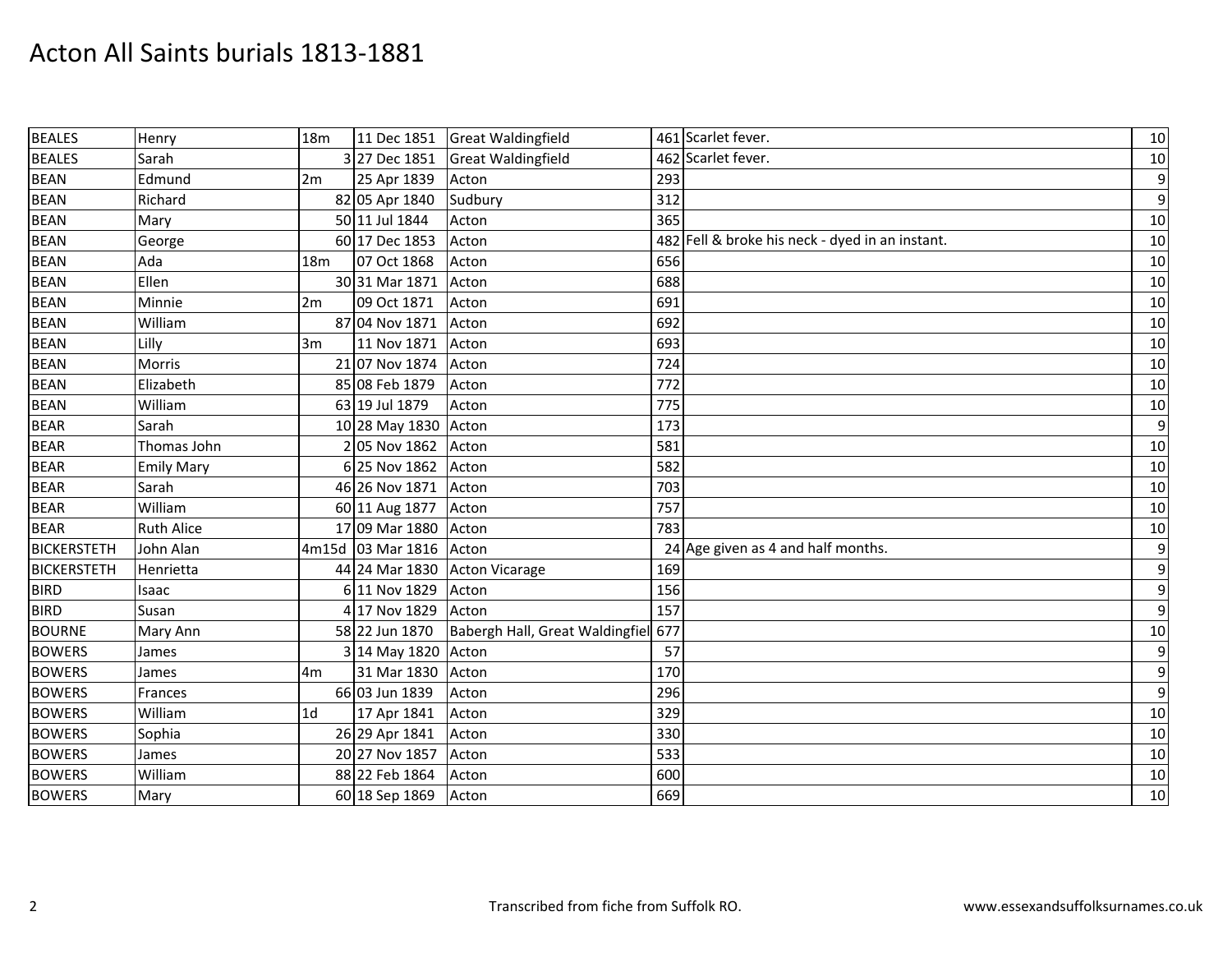| <b>BOWERS</b>      | <b>Harriet Ranson</b> |                | 23 30 Mar 1877 Acton |                              | 752                              | 10               |
|--------------------|-----------------------|----------------|----------------------|------------------------------|----------------------------------|------------------|
| <b>BOWERS</b>      | John                  |                | 75 12 Apr 1878       | Acton                        | 763                              | 10               |
| <b>BOWES</b>       | Mary                  |                | 78 07 Feb 1825       | Acton                        | 102                              | $\boldsymbol{9}$ |
| <b>BRAITHWAITE</b> | Elizabeth Procter     |                | 57 07 Jan 1826       | Acton                        | 111                              | $\boldsymbol{9}$ |
| <b>BRAND</b>       | Margaret              |                | 54 29 Oct 1816       | Acton                        | 31                               | $\boldsymbol{9}$ |
| <b>BRAND</b>       | James                 |                | 23 27 May 1818 Acton |                              | 45                               | $\boldsymbol{9}$ |
| <b>BRAND</b>       | Charlotte             |                | 61 21 Oct 1836       | Long Melford                 | 259                              | $\boldsymbol{9}$ |
| <b>BRAND</b>       | John                  |                | 77 12 Feb 1841       | Acton                        | 324                              | $\boldsymbol{9}$ |
| <b>BRAND</b>       | Edward                |                | 37 28 Feb 1842       | Little Waldingfield          | 339                              | 10               |
| <b>BRAND</b>       | Louisa                |                | 14 15 Jun 1850       | <b>Great Cornard</b>         | 439                              | 10               |
| <b>BRAND</b>       | Oliver                |                | 46 28 Sep 1850       | Acton                        | 444                              | 10               |
| <b>BRAND</b>       | William               |                | 17 10 Nov 1855       | Chilton                      | 508                              | 10               |
| <b>BRAND</b>       | Oliver George         |                | 25 09 Dec 1859       | Long Melford                 | 548                              | 10               |
| <b>BRAND</b>       | Lavinia               |                | 16 09 Feb 1861       | <b>Great Cornard</b>         | 560                              | 10               |
| <b>BRAND</b>       | John                  |                | 17 07 Sep 1863       | <b>Buxhall</b>               | 589                              | 10               |
| <b>BRAND</b>       | <b>Emily Emerson</b>  |                | 19 03 Apr 1865       | <b>Cornard Parva</b>         | 617                              | 10               |
| <b>BRAND</b>       | Thomas                |                | 31 10 Jul 1865       | Cornard Parva                | 620                              | 10               |
| <b>BRAND</b>       | Thomas                |                | 80 03 Jan 1870       | <b>Great Cornard</b>         | 672                              | 10               |
| <b>BRAND</b>       | Maria                 |                | 70 06 Dec 1870       | Long Melford                 | 682                              | 10               |
| <b>BRAND</b>       | Joseph                |                | 78 10 Oct 1877       |                              | 758 Abode not given in register. | 10               |
| <b>BRAND</b>       | Sarah                 |                | 69 19 Jan 1878       | <b>Great Waldingfield</b>    | 762                              | 10               |
| <b>BRAY</b>        | Sarah                 |                | 19 21 Feb 1830       | Acton                        | 167                              | $\boldsymbol{9}$ |
| <b>BRETT</b>       | Lydia                 | 3y7m           | 15 Jul 1876          | 46 High St, Homerton, London | 745                              | 10               |
| <b>BREWSTER</b>    | Arthur                |                | 29 11 Mar 1821       | Acton                        | 63                               | $\boldsymbol{9}$ |
| <b>BREWSTER</b>    | Sarah                 |                | 59 27 Mar 1822       | Acton                        | 78                               | $\boldsymbol{9}$ |
| <b>BREWSTER</b>    | Ambrose               |                | 77 20 Feb 1840       | Acton                        | 306                              | $\boldsymbol{9}$ |
| <b>BREWSTER</b>    | Elizabeth             |                | 46 07 Feb 1847       | Acton                        | 401                              | 10               |
| <b>BREWSTER</b>    | Anne                  |                | 39 16 Apr 1849       | Acton                        | 422                              | 10               |
| <b>BREWSTER</b>    | Samuel                |                | 54 19 Feb 1858       | Acton                        | 537                              | 10               |
| <b>BREWSTER</b>    | Arthur                |                | 17 24 Apr 1874       | Acton                        | 716                              | 10               |
| <b>BREWSTER</b>    | Samuel                |                | 48 29 Apr 1874       | Acton                        | 717                              | 10               |
| <b>BROOM</b>       | <b>Bowyer Edward</b>  | 10m            | 09 Nov 1838          | Acton                        | 287                              | $\boldsymbol{9}$ |
| <b>BROOM</b>       | Sophia Sarah Anne     | 6 <sub>m</sub> | 22 Oct 1839          | Acton                        | 300                              | $\overline{9}$   |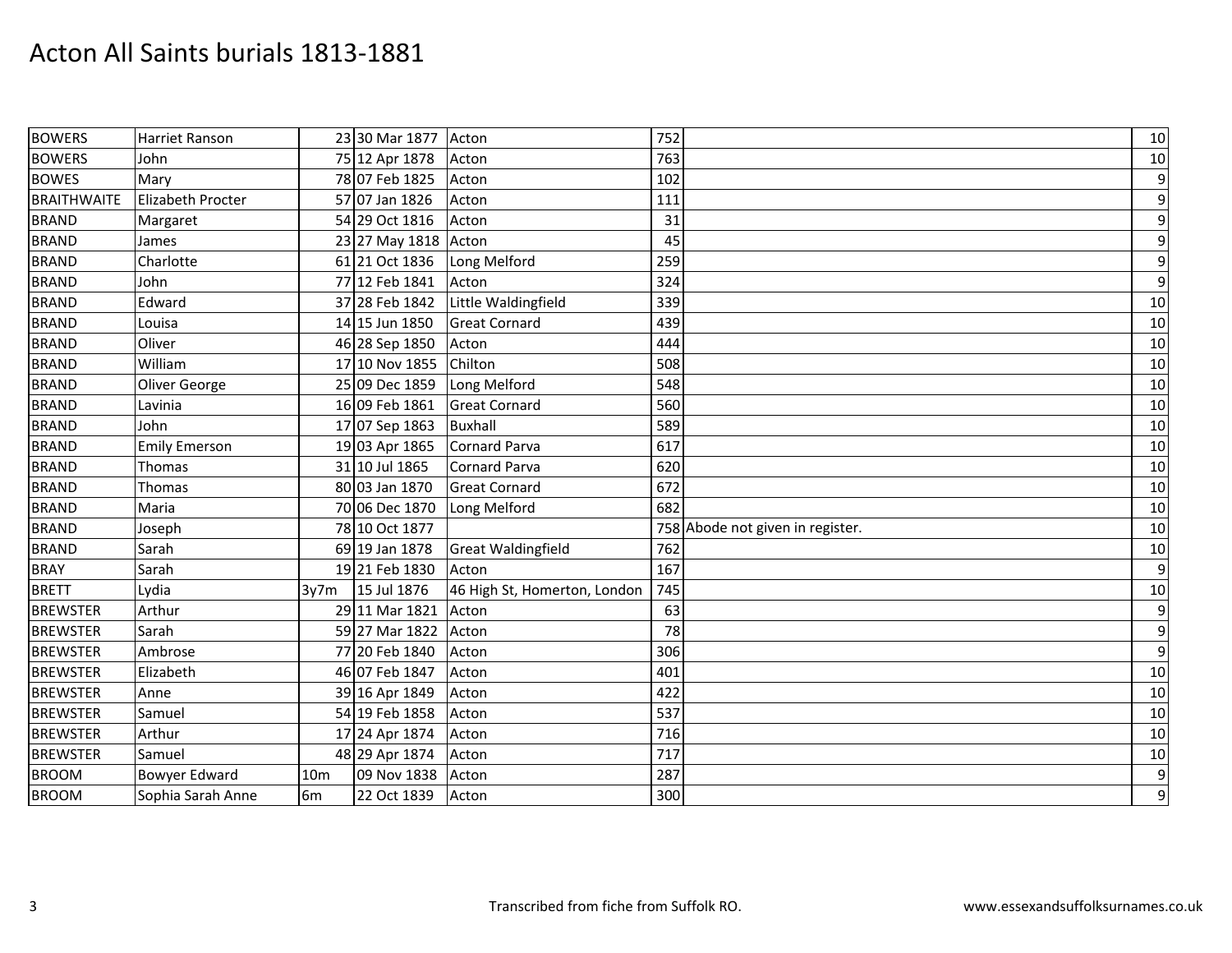| <b>BROOM</b>   | Sophia      |                | 25 Feb 1842          | Acton                   |     | 337 No age given in register.                                      | 10               |
|----------------|-------------|----------------|----------------------|-------------------------|-----|--------------------------------------------------------------------|------------------|
| <b>BROOM</b>   | Mary Ann    |                | 40 03 Sep 1852       | Acton                   | 467 |                                                                    | 10               |
| <b>BROWN</b>   | Robert      |                | 61 01 Jan 1817       | Acton                   | 34  |                                                                    | $\boldsymbol{9}$ |
| <b>BROWN</b>   | William     |                | 83 11 Jan 1820       | Acton                   | 54  |                                                                    | $\boldsymbol{9}$ |
| <b>BROWN</b>   | Ann         | 9 <sub>m</sub> | 16 Jan 1821          | Acton                   | 62  |                                                                    | $\boldsymbol{9}$ |
| <b>BROWN</b>   | Rebecca     |                | 66 12 Feb 1824       | Melford                 | 95  |                                                                    | $\boldsymbol{9}$ |
| <b>BROWN</b>   | Henry       | 5 <sub>m</sub> | 14 Sep 1830          | Acton                   | 180 |                                                                    | $\boldsymbol{9}$ |
| <b>BROWN</b>   | John        |                | 67 06 Mar 1846 Acton |                         | 382 |                                                                    | 10               |
| <b>BROWN</b>   | Mary        |                | 46 18 Oct 1846       | Acton                   | 392 |                                                                    | 10               |
|                |             |                |                      |                         |     | Cause of death given, but only the first word out of 3 is legible: |                  |
| <b>BROWN</b>   | Anne        |                | 62 11 Apr 1849       | Acton                   |     | 421 "Decline."                                                     | 10               |
| <b>BROWN</b>   | Charles     | 7w             | 26 Oct 1849          | Melford                 | 433 |                                                                    | 10               |
| <b>BROWN</b>   | Ellen Maria |                | 5 12 Jun 1852        | Acton                   | 464 |                                                                    | 10               |
| <b>BROWN</b>   | Mary        |                | 74 25 Mar 1854       | Melford                 | 487 |                                                                    | 10               |
| <b>BROWN</b>   | Robert      |                | 73 25 Jun 1854       | Long Melford            | 493 |                                                                    | 10               |
| <b>BROWN</b>   | Robert      | 3w             | 01 Dec 1854          | Long Melford            | 495 |                                                                    | 10               |
| <b>BROWN</b>   | George      |                | 59 16 Oct 1874       | Bull Lane, Long Melford | 723 |                                                                    | 10               |
| <b>BUTCHER</b> | Sarah Maria |                | 2 12 Feb 1841        | Acton                   | 325 |                                                                    | $\boldsymbol{9}$ |
| <b>BYHAM</b>   | Susan       |                | 25 18 Mar 1827       | Acton                   | 123 |                                                                    | $\boldsymbol{9}$ |
| <b>BYHAM</b>   | Thomas      |                | 70 30 Oct 1828       | Acton                   | 141 |                                                                    | $\boldsymbol{9}$ |
| <b>BYHAM</b>   | Sarah       |                | 26 01 Nov 1829       | Acton                   | 155 |                                                                    | $\boldsymbol{9}$ |
| <b>BYHAM</b>   | William     | 3m             | 22 Dec 1829          | Acton                   | 163 |                                                                    | $\boldsymbol{9}$ |
| <b>BYHAM</b>   | Elizabeth   | 1v6m           | 25 Feb 1836          | Acton                   | 248 |                                                                    | $\boldsymbol{9}$ |
| <b>BYHAM</b>   | Susannah    | 15m            | 30 Jun 1842          | Acton                   | 342 |                                                                    | 10               |
| <b>BYHAM</b>   | Edmund      | 2m             | 26 Mar 1845          | Acton                   | 371 |                                                                    | 10               |
| <b>BYHAM</b>   | Phoebe      |                | 74 31 Jul 1845       | Acton                   | 377 |                                                                    | 10               |
| <b>BYHAM</b>   | Eliza       |                | 10 22 Nov 1846       | Acton                   | 394 |                                                                    | 10               |
| <b>BYHAM</b>   | Charles     | 7 <sub>m</sub> | 02 Jun 1847          | Acton                   | 409 |                                                                    | 10               |
| <b>BYHAM</b>   | Frederic    |                | 1 17 Jul 1859        | Acton                   | 550 |                                                                    | 10               |
| <b>BYHAM</b>   | Susannah    | 2y3m           | 12 Jan 1861          | Acton                   | 559 |                                                                    | 10               |
| <b>BYHAM</b>   | Henry       |                | 26 20 Jan 1862       | Acton                   | 569 |                                                                    | 10               |
| <b>BYHAM</b>   | Matilda     |                | 05 Feb 1862          | Acton                   | 572 |                                                                    | 10               |
| <b>BYHAM</b>   | Elizabeth   |                | 55 25 Jul 1863       | Acton                   | 586 |                                                                    | 10               |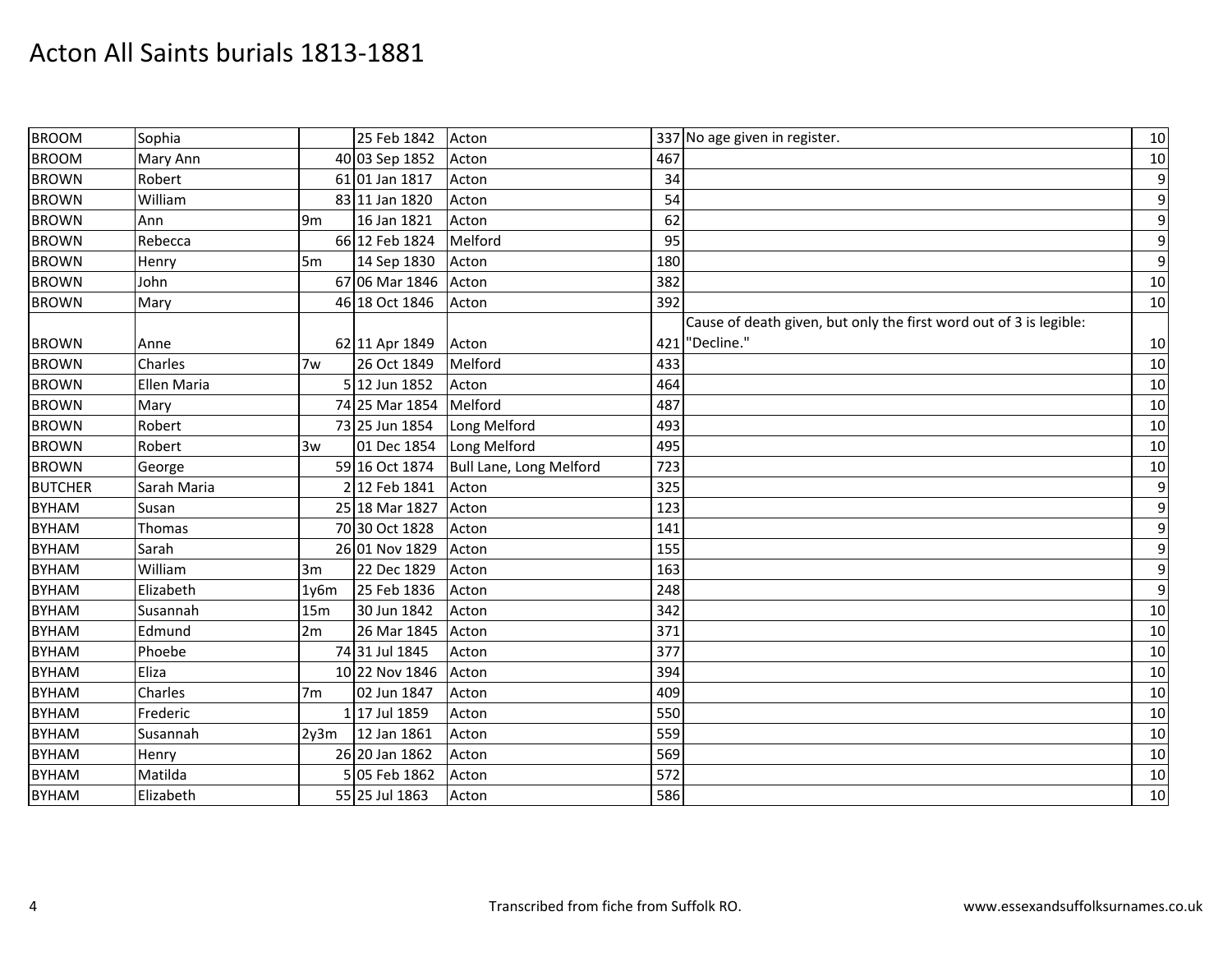| <b>BYHAM</b>    | Eliza           |                   | 34 05 Oct 1863         | Acton                  | 591                | 10               |
|-----------------|-----------------|-------------------|------------------------|------------------------|--------------------|------------------|
| <b>BYHAM</b>    | Louisa          | 10w               | 07 Oct 1863            | Acton                  | 592                | 10               |
| <b>BYHAM</b>    | John            |                   | 20 31 Oct 1863         | Acton                  | 594                | 10               |
| <b>BYHAM</b>    | Mary            |                   | 58 18 Apr 1864         | Acton                  | 606                | 10               |
| <b>BYHAM</b>    | Ernestine       | 5 <sub>m</sub>    | 12 Oct 1864            | Acton                  | 612                | 10               |
| <b>BYHAM</b>    | Ernest          | Infant            | 25 Sep 1868            | Acton                  | 655                | 10               |
| <b>BYHAM</b>    | Alfred          | 10 <sub>m</sub>   | 22 Feb 1869            | Acton                  | 661                | 10               |
| <b>BYHAM</b>    | Florence        | 7 <sub>m</sub>    | 03 Apr 1869            | Acton                  | 663                | 10               |
| <b>BYHAM</b>    | Nathaniel       |                   | 76 27 Feb 1872         | Acton                  | 707                | 10               |
| <b>BYHAM</b>    | Ernest          | 14 <sub>m</sub>   | 23 Jun 1872            | Acton                  | 708                | 10               |
| <b>BYHAM</b>    | Horace          | 18 <sub>m</sub>   | 09 Jan 1875            | Acton                  | 725                | 10               |
| <b>BYHAM</b>    | Susannah        |                   | 32 28 Jun 1875         | Acton                  | 731 In fide et spe | 10               |
| <b>BYHAM</b>    | Husley          |                   | 76 09 Nov 1875         | Acton                  | 734                | 10               |
| <b>BYHAM</b>    | Horace          | 9 <sub>m</sub>    | 20 Jul 1878            | Acton                  | 765 Infant         | 10               |
| <b>CAMP</b>     | Sarah           |                   | 55 09 Aug 1829         | Acton                  | 150                | $\boldsymbol{9}$ |
| <b>CAMP</b>     | William         |                   | 55 11 Oct 1829         | Acton                  | 153                | $\boldsymbol{9}$ |
| <b>CHAPLIN</b>  | George          |                   | 84 29 Sep 1814         | Great Bardfield, Essex | 11                 | $\boldsymbol{9}$ |
| <b>CHAPLIN</b>  | Thomas          |                   | 81 22 Jun 1827         | Bury                   | 128                | $\boldsymbol{9}$ |
| <b>CHAPMAN</b>  | Julia           | 1 <sub>y</sub> 8m | 07 Oct 1869            | Acton                  | 670                | 10               |
| <b>CHATTERS</b> | Mary            |                   | 73 04 Apr 1868         | Acton                  | 650                | 10               |
| <b>CHATTERS</b> | William         |                   | 83 15 Apr 1876         | Acton                  | 739                | 10               |
| <b>CHINERY</b>  | Thomas          |                   | 11 22 Jan 1814         | Acton                  | 5                  | $\boldsymbol{9}$ |
| <b>CHINERY</b>  | Ann             |                   | 27 08 Jul 1815         | Melford                | 14                 | $\boldsymbol{9}$ |
| <b>CHINERY</b>  | Harriet         |                   | 59 14 Jan 1817         | Melford                | 35                 | $\boldsymbol{9}$ |
| <b>CHINERY</b>  | Mary            |                   | 16 22 Apr 1821         | Acton                  | 64                 | $\boldsymbol{9}$ |
| <b>CHINERY</b>  | Edward          |                   | 71 22 Apr 1823         | Melford                | 85                 | $\boldsymbol{9}$ |
| <b>CHINERY</b>  | William         |                   | 23 10 Jul 1832         | Acton                  | 207                | $\boldsymbol{9}$ |
| <b>CHINERY</b>  | Rebecca Harriet |                   | 26 30 Mar 1836         | Long Melford           | 250                | $\boldsymbol{9}$ |
| <b>CHINERY</b>  | George          |                   | 29 29 Aug 1841         | Acton                  | 333                | 10               |
| <b>CHINERY</b>  | Hannah          |                   | 70 22 Aug 1844         | Acton                  | 368                | 10               |
| <b>CHINERY</b>  | Edward          |                   | 60 21 Apr 1845         | Melford                | 372                | 10               |
| <b>CHINERY</b>  | William         |                   | 63 26 Aug 1846         | Sudbury                | 391                | 10               |
| <b>CHINERY</b>  | Henrietta       |                   | 22 28 Nov 1846 Melford |                        | 395                | 10               |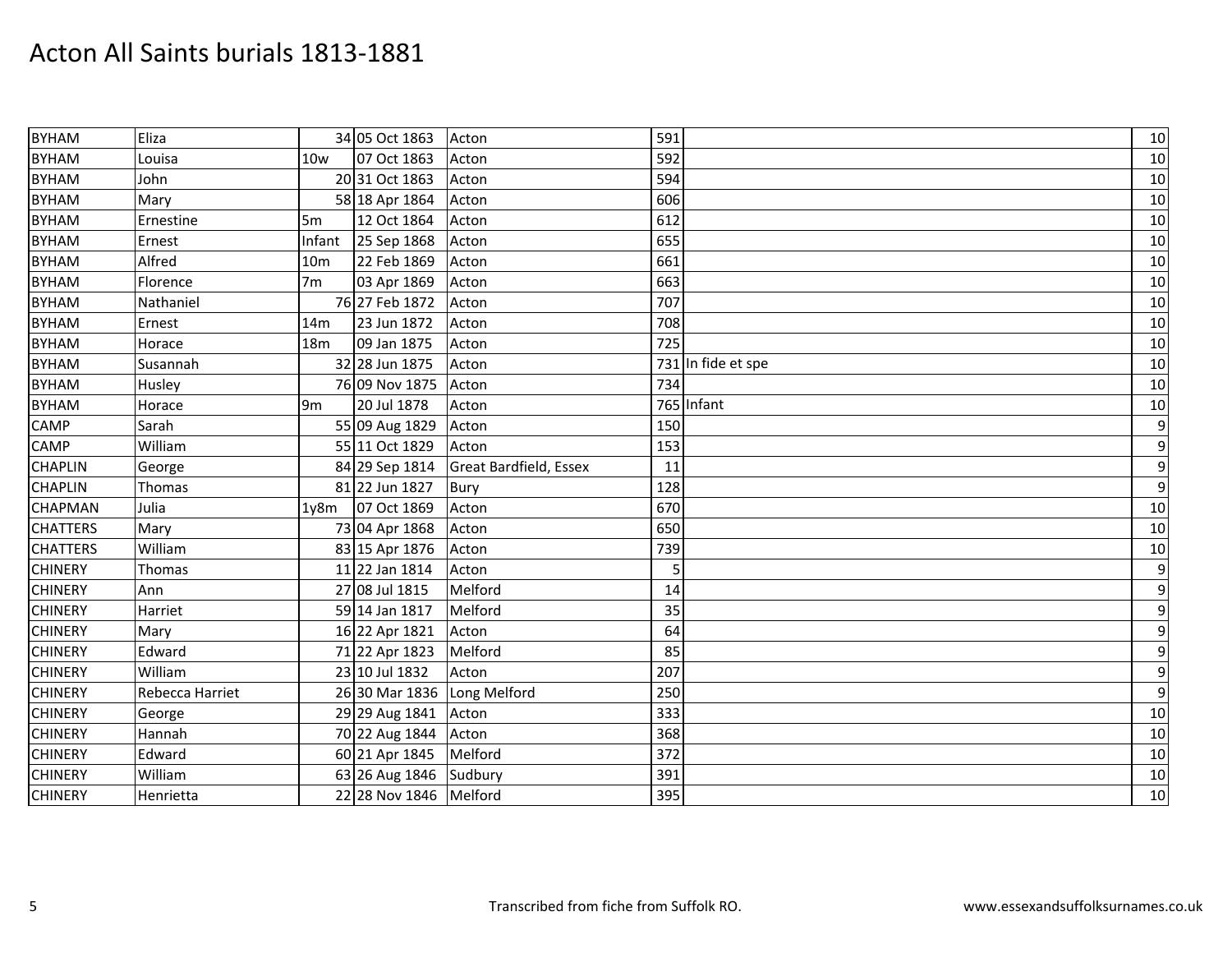| <b>CHINERY</b>  | James             |                | 72 23 Dec 1846 | Acton                           | 397 |                                                                 | 10               |
|-----------------|-------------------|----------------|----------------|---------------------------------|-----|-----------------------------------------------------------------|------------------|
| <b>CHINERY</b>  | Samuel            |                | 28 27 Dec 1846 | Acton                           | 398 |                                                                 | 10               |
| <b>CHINERY</b>  | Marianne          |                | 16 08 May 1849 | Acton                           |     | 425 Pulmonary consumption.                                      | 10               |
| <b>CHINERY</b>  | Elizabeth         |                | 73 06 Apr 1854 | Acton                           | 488 |                                                                 | 10               |
| <b>CHINERY</b>  | John              |                | 80 01 Sep 1857 | Acton                           | 531 |                                                                 | 10               |
| <b>CHINERY</b>  | James             |                | 65 13 Aug 1865 | Acton                           | 621 |                                                                 | 10               |
| <b>CHINERY</b>  | David             |                | 62 18 Jun 1875 | Acton                           | 730 |                                                                 | 10               |
| <b>CHINERY</b>  | Ann               |                | 59 15 Aug 1875 | Acton                           | 732 |                                                                 | 10               |
| <b>CHINERY</b>  | Eliza             |                | 69 20 Sep 1878 | Acton                           | 766 |                                                                 | 10               |
| <b>CHINERY</b>  | Charles           |                | 74 16 Dec 1880 | Acton                           | 787 |                                                                 | $10\,$           |
| <b>CHINNERY</b> | Mary              |                | 24 02 Sep 1838 | Acton                           | 285 |                                                                 | $\boldsymbol{9}$ |
| <b>CHRYSEL</b>  | Nathan            | 1 <sub>m</sub> | 11 Nov 1821    | Melford                         | 73  |                                                                 | $\boldsymbol{9}$ |
| COE             | Mary              |                | 79 09 Aug 1815 | Lavenham                        | 15  |                                                                 | $\boldsymbol{9}$ |
| COE             | George            |                | 59 22 Jul 1872 | <b>Sudbury Union</b>            | 709 |                                                                 | 10               |
| <b>COKER</b>    | Thos              |                | 77 18 Jan 1824 | Acton                           | 93  |                                                                 | $\boldsymbol{9}$ |
| <b>COKER</b>    | Mary              |                | 87 27 Sep 1831 | Acton                           | 191 |                                                                 | $\boldsymbol{9}$ |
| <b>COOK</b>     | Eliza             |                | 47 14 Sep 1867 | <b>Great Cornard</b>            | 644 |                                                                 | 10               |
| <b>COOKE</b>    | William           |                | 27 28 Dec 1821 | <b>Great Waldingfield</b>       | 75  |                                                                 | $\overline{9}$   |
| <b>COOKE</b>    | Esther            |                | 34 09 Dec 1828 | <b>Great Cornard</b>            | 143 |                                                                 | $\boldsymbol{9}$ |
| <b>COOPER</b>   | Mary              |                | 93 30 Oct 1818 | Acton                           | 46  |                                                                 | $\boldsymbol{9}$ |
| <b>COPSEY</b>   | Hannah            |                | 14 03 May 1827 | Long Melford                    | 125 |                                                                 | $\boldsymbol{9}$ |
|                 |                   |                |                |                                 |     | Seems to have two names in the same box, mainly Mary Ann Hills, |                  |
| <b>COPSEY</b>   | Ann Maria         | 5w             | 18 Oct 1831    | Acton                           |     | 192 5w, but the name Ann Maria Copsey is there too.             | 9                |
| <b>COPSEY</b>   | Mary              |                | 20 19 Apr 1835 | Long Melford                    | 234 |                                                                 | $\mathbf{9}$     |
| <b>COPSEY</b>   | William           |                | 19 17 Jul 1850 | Acton                           |     | 441 Drowned.                                                    | 10               |
| <b>COPSEY</b>   | Martha            |                | 72 01 Nov 1858 | Long Melford                    | 542 |                                                                 | 10               |
| <b>COPSEY</b>   | Isaac             |                | 76 10 Dec 1859 | Long Melford                    | 549 |                                                                 | 10               |
| <b>COPSEY</b>   | George            | 3m             | 12 Dec 1870    | Long Melford                    | 683 |                                                                 | 10               |
| <b>COPSEY</b>   | Susanna           |                | 6 10 Jun 1871  | Long Melford                    | 697 |                                                                 | 10               |
| <b>CORDER</b>   | Harriet           |                | 60 16 Jul 1842 | <b>Great Henny</b>              | 344 |                                                                 | 10               |
| <b>CORDER</b>   | Frederic Ebenezer |                |                | 69 20 Mar 1855   Belchamp Otten | 498 |                                                                 | 10               |
| <b>CORDER</b>   | Elizabeth         |                | 72 08 Sep 1863 | Long Melford                    | 590 |                                                                 | 10               |
| <b>CORDER</b>   | Thomas            |                | 87 07 Jan 1871 | Long Melford                    | 684 |                                                                 | 10               |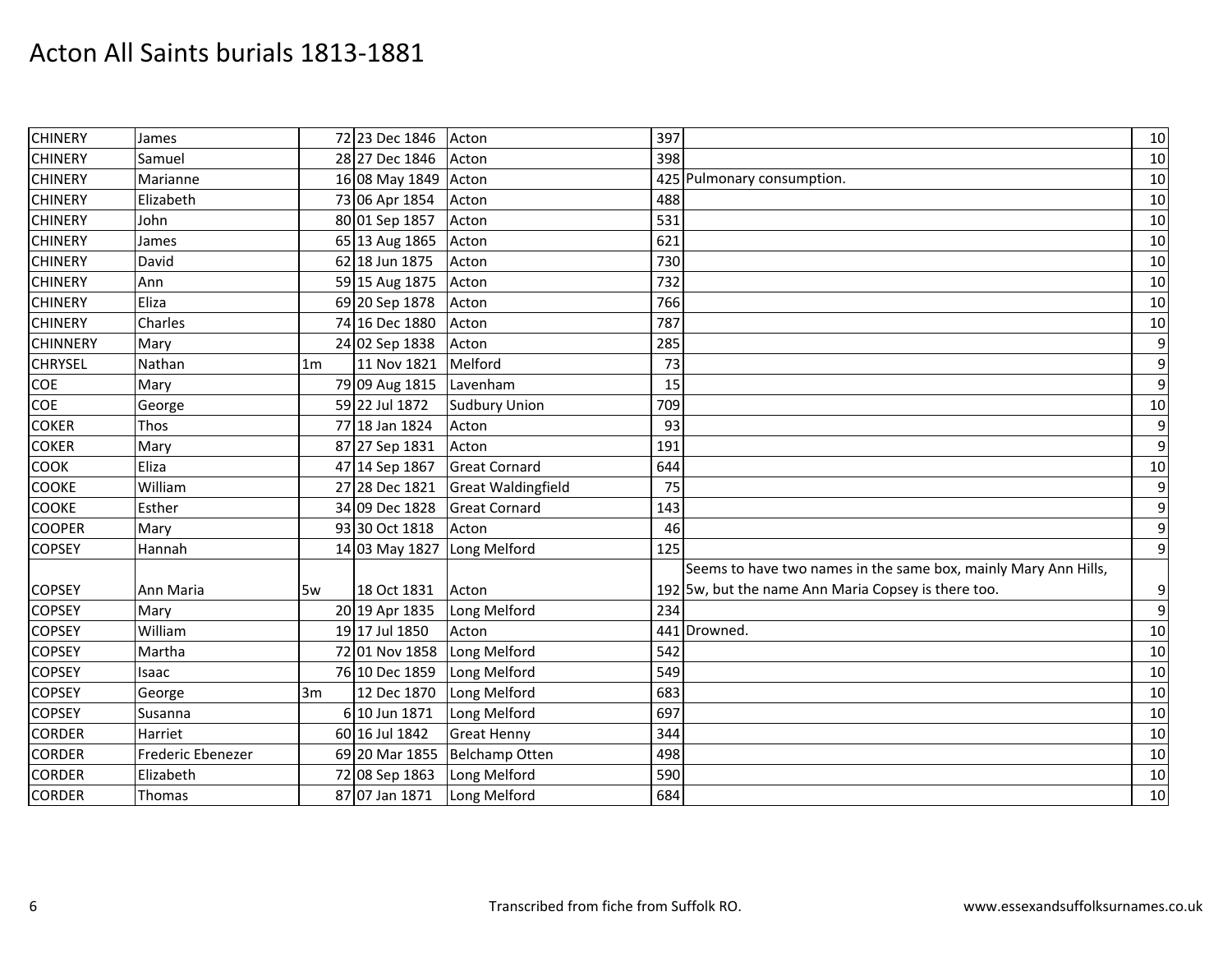| <b>CORDER</b>  | Clarissa             |     | 59 03 Apr 1876         | Semer Union               | 738                | 10               |
|----------------|----------------------|-----|------------------------|---------------------------|--------------------|------------------|
| <b>CURTIS</b>  | Harriet              | 2m  | 07 Apr 1814            | Acton                     | $\overline{7}$     | $\boldsymbol{9}$ |
| <b>CURTIS</b>  | <b>Bridget</b>       |     | 83 12 Mar 1820         | Acton                     | 55                 | $\boldsymbol{9}$ |
| <b>CURTIS</b>  | John                 |     | 21 12 Apr 1825         | Acton                     | 105                | $\boldsymbol{9}$ |
| <b>CURTIS</b>  | <b>Bridget</b>       |     | 66 17 Feb 1834         | Acton                     | 220                | $\boldsymbol{9}$ |
| <b>CURTIS</b>  | Elizabeth            |     | 27 23 Aug 1837         | Acton                     | 272                | $\boldsymbol{9}$ |
| <b>CURTIS</b>  | Mary                 |     | 71 24 May 1846 Sudbury |                           | 387                | 10               |
| <b>CURTIS</b>  | Thomas               |     | 9 11 Jun 1849          | Acton                     | 427                | 10               |
| <b>CURTIS</b>  | Philip               |     | 84 16 Feb 1851         | Acton                     | 450 Gradual decay. | 10               |
| <b>CURTIS</b>  | Ann                  |     | 15 19 Jun 1852         | Acton                     | 465                | 10               |
| <b>CURTIS</b>  | Sarah                |     | 83 03 Dec 1853         | Acton                     | 481                | 10               |
| <b>CURTIS</b>  | Henry                |     | 3 07 Apr 1855          | Acton                     | 499                | 10               |
| <b>CURTIS</b>  | Eliza                |     | 57 09 Mar 1878         | Acton                     | 761                | 10               |
| <b>DAVIS</b>   | Eliza                |     | 19 29 Aug 1839         | Acton                     | 298                | $\boldsymbol{9}$ |
| <b>DAY</b>     | Ann                  |     | 69 13 Oct 1820         | Acton                     | 60                 | $\boldsymbol{9}$ |
| <b>DAY</b>     | Thomas               |     | 80 24 Jan 1832         | Acton                     | 201                | $\boldsymbol{9}$ |
| <b>DAY</b>     | Mary                 |     | 39 13 Feb 1858         | Acton                     | 535                | 10               |
| <b>DEACON</b>  | Susan                |     | 54 27 Aug 1821         | Acton                     | 69                 | $\boldsymbol{9}$ |
| <b>DEACON</b>  | Roger                |     | 82 29 Mar 1848         | Lavenham                  | 414                | 10               |
| <b>DEACON</b>  | <b>Turner George</b> |     | 59 31 Jan 1865         | Lavenham                  | 615                | 10               |
| <b>DEACON</b>  | Golding              |     | 22 13 Oct 1865         | Lavenham                  | 622                | 10               |
| <b>DEATH</b>   | Frances              |     | 70 24 Feb 1813         | Acton                     | 4                  | $\boldsymbol{9}$ |
| <b>DEATH</b>   | Samuel               |     | 83 11 Jul 1825         | <b>Great Waldingfield</b> | 108                | $\boldsymbol{9}$ |
| <b>DEATH</b>   | <b>Dorcas</b>        |     | 64 22 Nov 1831         | <b>Great Waldingfield</b> | 196                | $\boldsymbol{9}$ |
| <b>DEATH</b>   | Emily                | 11w | 17 Oct 1838            | <b>Great Waldingfield</b> | 286                | $\boldsymbol{9}$ |
| <b>DEATH</b>   | Mary Ann             |     | 7 13 Apr 1839          | <b>Union House</b>        | 291                | $\boldsymbol{9}$ |
| <b>DEATH</b>   | Mary                 |     | 74 29 Oct 1853         | Acton                     | 478                | 10               |
| <b>DEWES</b>   | Alice                |     | 40 25 Apr 1840         | Acton                     | 313                | $\boldsymbol{9}$ |
| <b>DEWES</b>   | Hannah               |     | 23 15 Apr 1854         | Acton                     | 490                | 10               |
| <b>DEWES</b>   | Susan                |     | 37 24 Apr 1862         | Acton                     | 576                | 10               |
| <b>DEWES</b>   | Thomas               |     | 80 02 Jul 1867         | Acton                     | 639                | 10               |
| <b>DORLING</b> | Sarah                |     | 80 29 Sep 1852         | Acton                     | 468                | 10               |
| EA[RS]Y        | Mary                 |     | 48 02 Aug 1827         | Castle Hedingham          | 129                | 9                |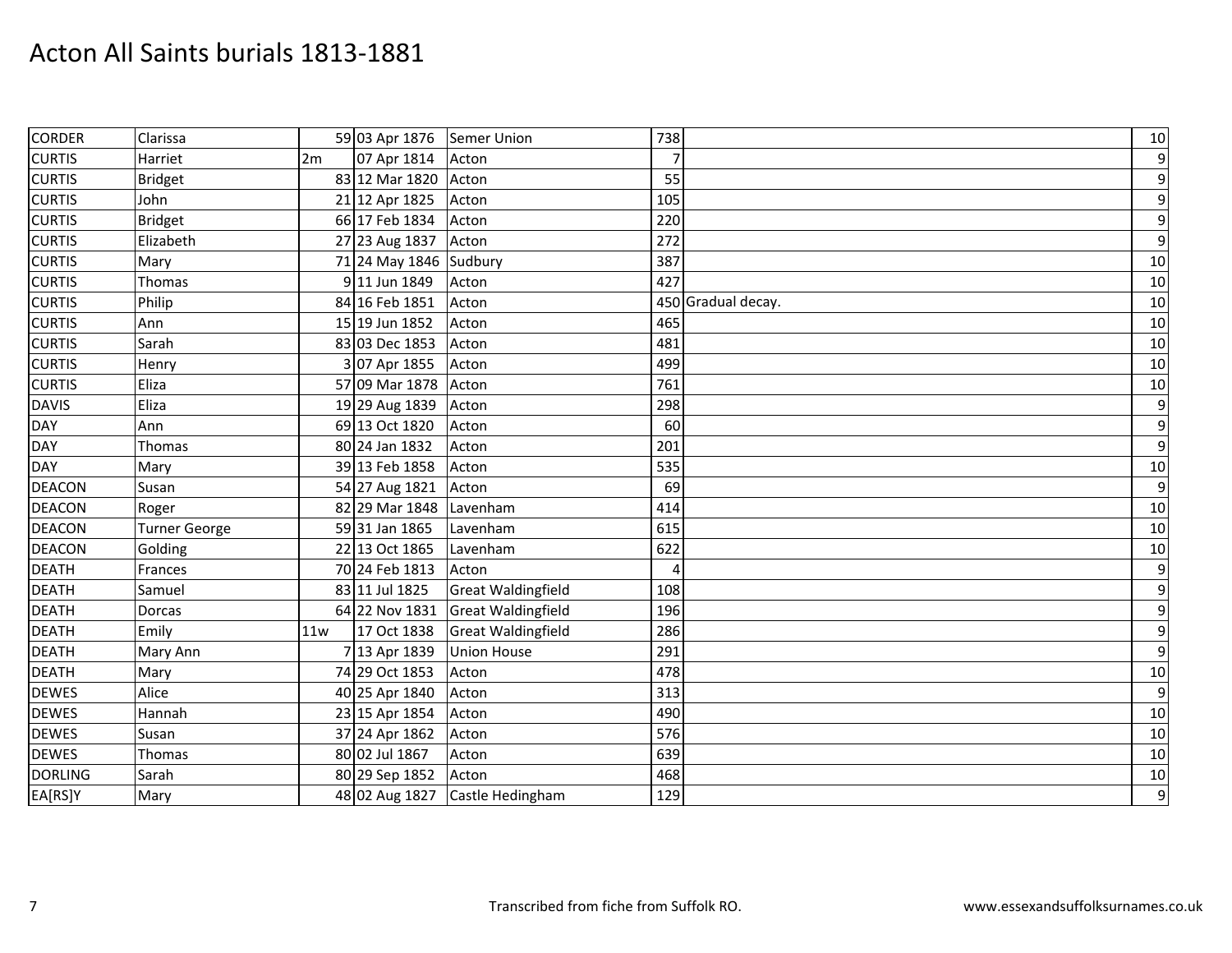| EADY         | Mary      |                | 82 22 Jun 1814           | Acton                             | 8   |                                  | $\boldsymbol{9}$ |
|--------------|-----------|----------------|--------------------------|-----------------------------------|-----|----------------------------------|------------------|
| EADY         | Charles   |                | 84 02 Dec 1818           | Acton                             | 47  |                                  | $\boldsymbol{9}$ |
| EADY         | Charlotte |                | 29 29 Dec 1841           | Melford                           | 334 |                                  | 10               |
| EADY         | Thomas    |                | 79 21 Dec 1842           | Melford                           | 350 |                                  | 10               |
| EADY         | Alfred    |                | 2 10 Oct 1863            | Acton                             | 593 |                                  | 10               |
| EADY         | George    |                | 34 28 Aug 1879           | Acton                             | 778 |                                  | 10               |
| <b>EALMS</b> | John      | 3d             | 03 Aug 1816 Acton        |                                   | 28  |                                  | $\boldsymbol{9}$ |
| <b>EALMS</b> | Mary      |                | 30 29 Sep 1819           | Newton                            | 53  |                                  | $\overline{9}$   |
| <b>EAST</b>  | George    |                | 3 27 Feb 1831            | Acton                             | 183 |                                  | $\boldsymbol{9}$ |
| <b>EAST</b>  | William   |                | 10 24 May 1840 Acton     |                                   | 316 |                                  | $\boldsymbol{9}$ |
| EAST         | Sophia    | 7 <sub>m</sub> | 20 Jan 1841              | Acton                             | 323 |                                  | $\boldsymbol{9}$ |
| <b>EAST</b>  | Matilda   |                | 15 21 Aug 1858 Acton     |                                   | 540 |                                  | 10               |
| <b>EAST</b>  | Susan     |                | 60 12 Jan 1867           | Acton                             | 635 |                                  | 10               |
| <b>EAST</b>  | William   |                | 72 07 Apr 1875           | <b>Sudbury Union</b>              | 728 |                                  | $10\,$           |
| <b>EDY</b>   | Mary      |                | 44 01 Aug 1830           | Long Melford                      | 177 |                                  | $\boldsymbol{9}$ |
| <b>EDY</b>   | Robert    | 6 <sub>m</sub> | 19 Aug 1832 Long Melford |                                   | 208 |                                  | $\overline{9}$   |
| EDY          | Ann       |                | 75 27 Aug 1843 Acton     |                                   | 358 |                                  | 10               |
| EDY          | Mary      |                |                          | 77 05 May 1844 Great Waldingfield | 362 |                                  | 10               |
| <b>ELMES</b> | Mary      |                | 32 04 Feb 1851           | Acton                             |     | 449 Consumption.                 | 10               |
| <b>ELMS</b>  | Sarah     |                | 63 14 Feb 1830           | Acton                             | 166 |                                  | $\overline{9}$   |
| <b>ELMS</b>  | John      |                | 80 03 Oct 1833           | Acton                             | 216 |                                  | $\overline{9}$   |
| <b>ELMS</b>  | Henry     | 9 <sub>m</sub> | 08 Apr 1836              | Acton                             | 251 |                                  | $\overline{9}$   |
| <b>ELMS</b>  | John      |                | 83 18 Nov 1871           | Acton                             | 694 |                                  | 10               |
| <b>ELY</b>   | Martha    |                | 75 09 Jun 1846           | Acton                             | 388 |                                  | 10               |
| <b>FINCH</b> | William   | 6 <sub>m</sub> | 29 Jun 1824              | Acton                             | 97  |                                  | $\overline{9}$   |
| <b>FINCH</b> | Samuel    |                | 82 12 Apr 1832           | Acton                             | 203 |                                  | $\boldsymbol{9}$ |
| <b>FINCH</b> | James     |                | 17 16 May 1833 Acton     |                                   | 212 |                                  | $\boldsymbol{9}$ |
| <b>FINCH</b> | Anne      |                | 78 30 Mar 1838 Acton     |                                   | 276 |                                  | 9                |
| <b>FINCH</b> | Martha    |                | 11 22 Aug 1838           | Acton                             | 283 |                                  | $\boldsymbol{9}$ |
| <b>FINCH</b> | Sarah     |                | 15 01 Jun 1845           | Acton                             | 373 |                                  | 10               |
| <b>FINCH</b> | Samuel    |                | 59 21 May 1848 Acton     |                                   |     | 416 Brain fever or inflammation. | 10               |
| <b>FINCH</b> | Martha    |                | 72 25 Feb 1861           | Acton                             | 561 |                                  | 10               |
| <b>FINCH</b> | Alfred    | 7 <sub>m</sub> | 13 Apr 1864 Acton        |                                   | 604 |                                  | 10               |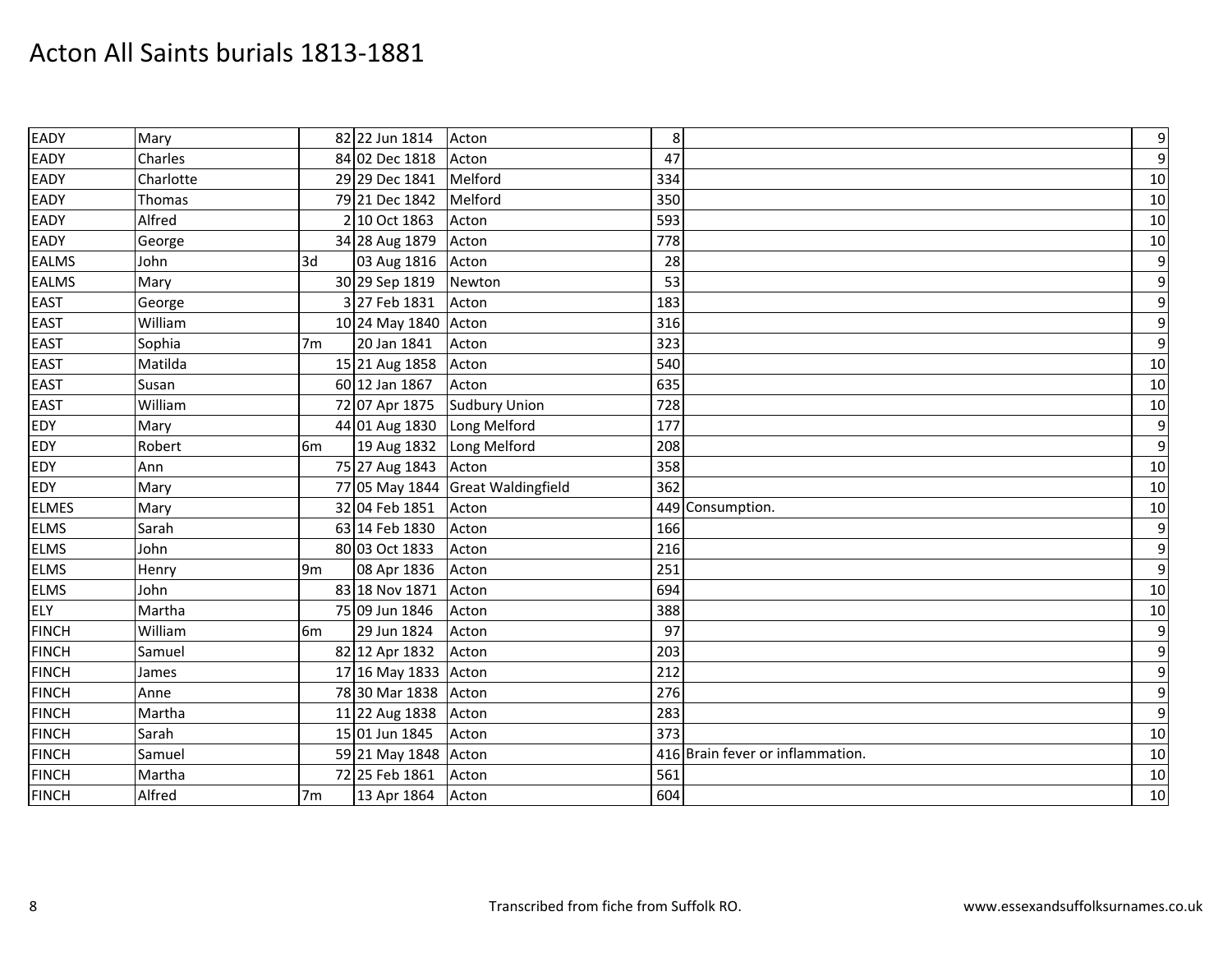| <b>FORD</b>     | Jane       |                | 15 25 Dec 1848 Acton |                      | 418 Brain fever.                              | 10               |
|-----------------|------------|----------------|----------------------|----------------------|-----------------------------------------------|------------------|
| <b>FOSTER</b>   | John       | 1 <sub>m</sub> | 02 Mar 1818 Melford  |                      | 43                                            | $\boldsymbol{9}$ |
| <b>FOSTER</b>   | Sarah      |                | 34 27 Feb 1825       | Boxford              | 103                                           | $\boldsymbol{9}$ |
| <b>FOSTER</b>   | George     | 10d            | 07 Jan 1835          | Acton                | 228                                           | $\boldsymbol{9}$ |
| <b>FOSTER</b>   | George     |                | 48 26 Feb 1841       | Acton                | 327                                           | $\boldsymbol{9}$ |
| <b>FOSTER</b>   | John       |                | 24 22 Nov 1846       | Acton                | 393                                           | 10               |
| <b>FOSTER</b>   | Sarah      |                | 18 20 Feb 1847       | Acton                | 403 Small pox.                                | 10               |
| <b>FOSTER</b>   | Sarah Anne | 5w             | 26 May 1847 Acton    |                      | 408                                           | 10               |
| <b>FOSTER</b>   | Charles    |                | 8 19 Jul 1861        | Acton                | 564                                           | 10               |
| <b>FOSTER</b>   | Elizabeth  |                | 76 13 May 1863 Acton |                      | 584                                           | 10               |
| <b>FOSTER</b>   | John       |                | 86 08 Nov 1876       | Acton                | 749                                           | 10               |
| <b>FRANCES</b>  | Charlotte  |                | 85 14 Feb 1862       | Acton                | 568 Entry crossed out.                        | 10               |
| <b>FRANCIS</b>  | William    |                | 55 16 May 1816 Acton |                      | 27                                            | $\boldsymbol{9}$ |
| <b>FRANCIS</b>  | Elizabeth  |                | 61 11 Mar 1826 Acton |                      | 113                                           | $\boldsymbol{9}$ |
| <b>FRANCIS</b>  | Harriet    |                | 12 08 Feb 1831       | Acton                | 182                                           | $\boldsymbol{9}$ |
| <b>FRANCIS</b>  | Susan      |                | 79 30 Dec 1835       | Acton                | 245                                           | $\boldsymbol{9}$ |
| <b>FRANCIS</b>  | Charlotte  |                | 85 14 Feb 1874       | <b>Sudbury Union</b> | 712                                           | 10               |
| <b>FROST</b>    | John       |                | 67 27 Jan 1827       | Acton                | 122                                           | $\boldsymbol{9}$ |
| <b>FROST</b>    | Hannah     |                | 56 05 May 1827       | Long Melford         | 126                                           | $\boldsymbol{9}$ |
| <b>GARDENER</b> | Eliza      |                | 27 12 Jul 1836       | Acton                | 257                                           | $\boldsymbol{9}$ |
| <b>GARDINER</b> | George     |                | 6 25 May 1835 Acton  |                      | 236                                           | $\boldsymbol{9}$ |
| <b>GARRARD</b>  | Mary Ann   |                | 331 Jan 1816         | Acton                | 23                                            | $\boldsymbol{9}$ |
| <b>GARROD</b>   | Sarah      |                | 730 Jun 1826         | Acton                | 117                                           | $\boldsymbol{9}$ |
| <b>GARROD</b>   | Maria      |                | 26 05 Nov 1830       | Long Melford         | 181                                           | $\boldsymbol{9}$ |
| <b>GARROD</b>   | Ann        |                | 52 01 Nov 1835       | Acton                | 244                                           | $\boldsymbol{9}$ |
| <b>GIBLING</b>  | Sarah      |                | 91 16 Apr 1823       | Cavendish            | 84                                            | $\boldsymbol{9}$ |
| <b>GIBLING</b>  | John       |                | 90 23 Dec 1829       | Cavendish            | 164                                           | $\boldsymbol{9}$ |
| <b>GISBORNE</b> | Charles    |                | 23 17 Nov 1831       | Acton                | 194 From Darly Dale near Matlock, Derbyshire. | $\boldsymbol{9}$ |
| <b>GREEN</b>    | Thomas     |                | 85 26 Jan 1824       | Acton                | 94                                            | $\boldsymbol{9}$ |
| <b>GREEN</b>    | John       |                | 70 06 Apr 1830       | Acton                | 171                                           | $\boldsymbol{9}$ |
| <b>GREEN</b>    | Jane       |                | 5 11 Nov 1850        | Acton                | 447                                           | 10               |
| GREEN           | Susan      |                | 92 15 Apr 1862       | Acton                | 575                                           | 10               |
| <b>GREEN</b>    | Susan      |                | 67 15 Feb 1871       | Acton                | 686                                           | 10               |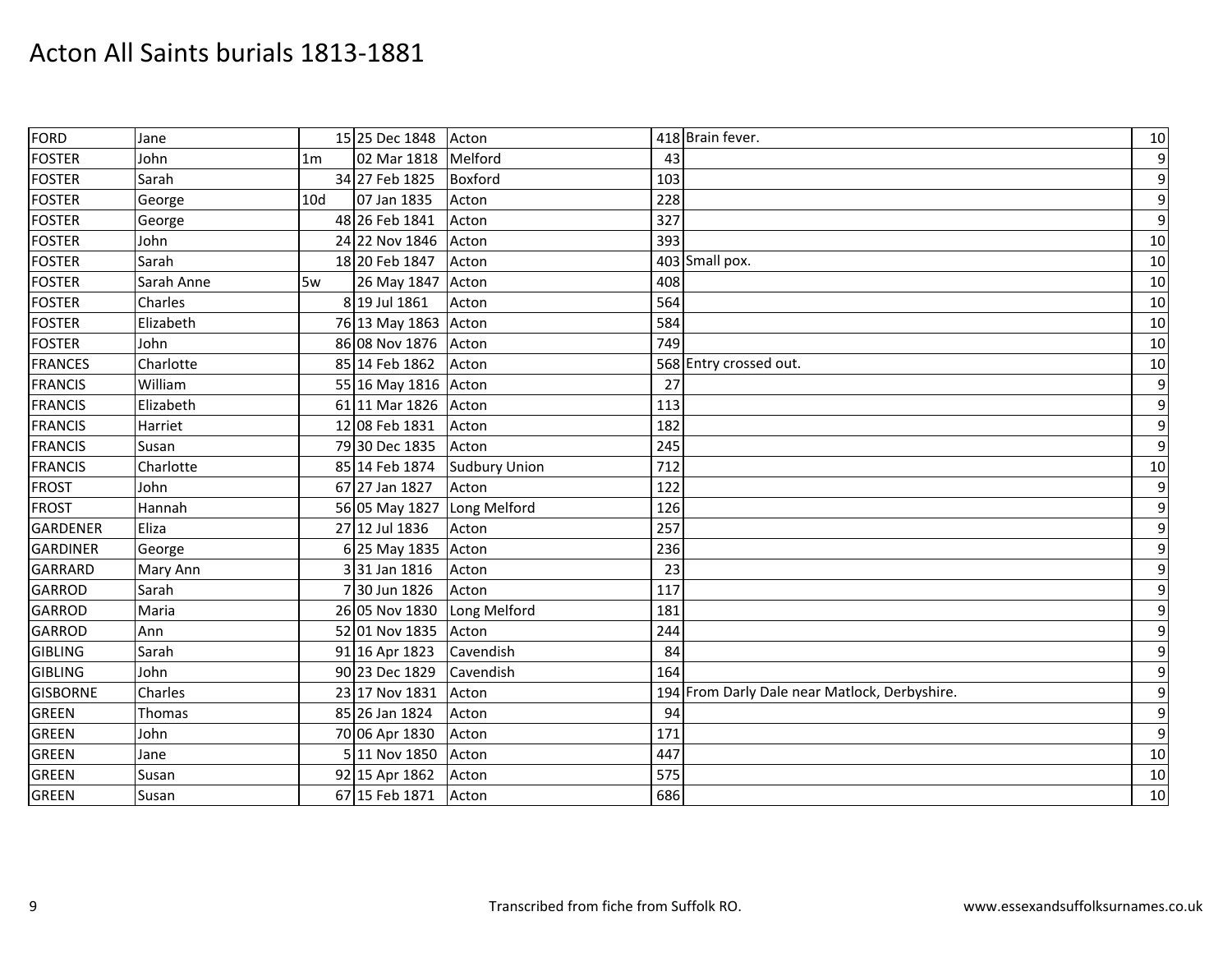| <b>GREEN</b>      | <b>Edward Thomas</b> |                | 47 09 Apr 1877       | <b>Acton Hall</b>      | 754 |                                                                 | 10               |
|-------------------|----------------------|----------------|----------------------|------------------------|-----|-----------------------------------------------------------------|------------------|
| <b>GREEN</b>      | John                 |                | 79 09 Sep 1879       | Acton                  | 779 |                                                                 | $10\,$           |
| <b>HALE</b>       | Susan                |                | 15 07 May 1837       | Acton                  | 269 |                                                                 | 9                |
| <b>HALE</b>       | Elizabeth            |                | 23 25 Apr 1838       | Acton                  | 279 |                                                                 | 9                |
| <b>HALE</b>       | John                 |                | 36 16 Jul 1846       | Acton                  | 389 |                                                                 | 10               |
| <b>HALE</b>       | Mary                 |                | 64 18 Feb 1854       | Acton                  | 485 |                                                                 | 10               |
| <b>HALE</b>       | Fred.                | 8 <sub>m</sub> | 18 Feb 1858          | Acton                  | 536 |                                                                 | 10               |
| <b>HALE</b>       | Emily                |                | 1 25 Mar 1862        | Acton                  | 574 |                                                                 | 10               |
| <b>HALE</b>       | Benjamin             |                | 84 05 Jan 1869       | Acton                  | 660 |                                                                 | 10               |
| <b>HALE</b>       | Esther               |                | 10 24 Jul 1871       | Acton                  | 699 |                                                                 | 10               |
| <b>HALLS</b>      | Agnes                |                | 7 01 Jan 1876        | Acton                  | 735 |                                                                 | 10               |
| <b>HAMMOND</b>    | Sarah Elizabeth      |                | 7 12 Dec 1829        | <b>Bury St Edmunds</b> | 161 |                                                                 | 9                |
| <b>HARDY</b>      | Rachel               |                | 6 28 Dec 1834        | Long Melford           | 227 |                                                                 | $\boldsymbol{9}$ |
| <b>HARDY</b>      | George               |                | 7 18 Apr 1841        | Acton                  | 328 |                                                                 | $\overline{9}$   |
| <b>HARPER</b>     | John                 |                | 12 14 Apr 1860       | Acton                  | 554 |                                                                 | 10               |
| <b>HARRINGTON</b> | Walter               |                | Infant 16 Aug 1856   | Acton                  |     | 517 NB: Privately Baptd                                         | 10               |
| <b>HARRISON</b>   | Ambrose              |                | 24 24 May 1843 Acton |                        | 355 |                                                                 | 10               |
| <b>HATTON</b>     | Mary                 |                | 41 26 May 1832       | Acton                  | 205 |                                                                 | $\boldsymbol{9}$ |
| <b>HATTON</b>     | Marianne             |                | 6 14 Jul 1838        | Acton                  | 281 |                                                                 | 9                |
| <b>HAYLOCK</b>    | Mary                 |                | 10 02 Aug 1820       | Acton                  | 59  |                                                                 | $\overline{9}$   |
| <b>HAYLOCK</b>    | John                 |                | 36 15 Oct 1843       | Acton                  | 361 |                                                                 | 10               |
| <b>HENSON</b>     | Harriet              |                | 37 24 Feb 1839       | Acton                  | 290 |                                                                 | $\overline{9}$   |
| <b>HERBERT</b>    | Mary                 | Infant         | 11 Jan 1855          | Acton                  | 496 |                                                                 | 10               |
| <b>HILDYARD</b>   | Henry                | 5 <sub>m</sub> | 13 Nov 1825          | Long Melford           | 109 |                                                                 | $\overline{9}$   |
| <b>HILDYARD</b>   | Elizabeth Mary       |                | 103 Feb 1830         | Long Melford           | 165 |                                                                 | $\overline{9}$   |
|                   |                      |                |                      |                        |     | Seems to have two names in the same box, mainly Mary Ann Hills, |                  |
| <b>HILLS</b>      | Mary Ann             | 5w             | 18 Oct 1831          | Acton                  |     | 192 5w, but the name Ann Maria Copsey is there too.             | 9                |
| <b>HILLS</b>      | Martha               |                | 73 04 Apr 1838       | <b>Newmans Green</b>   | 278 |                                                                 | $\overline{9}$   |
| <b>HILLS</b>      | Sarah                |                | 29 26 Nov 1840       | Acton                  | 321 |                                                                 | $\overline{9}$   |
| <b>HILLS</b>      | John                 |                | 84 28 Dec 1847       | Sudbury                | 413 |                                                                 | 10               |
| <b>HOGGER</b>     | Maria                | 11m            | 08 Jun 1831          | Acton                  | 186 |                                                                 | 9                |
| <b>HOGGER</b>     | Elizabeth            |                | 35 16 May 1832 Acton |                        | 204 |                                                                 | $\overline{9}$   |
| <b>HOGGER</b>     | John                 |                | 67 31 Aug 1861 Acton |                        | 566 |                                                                 | 10               |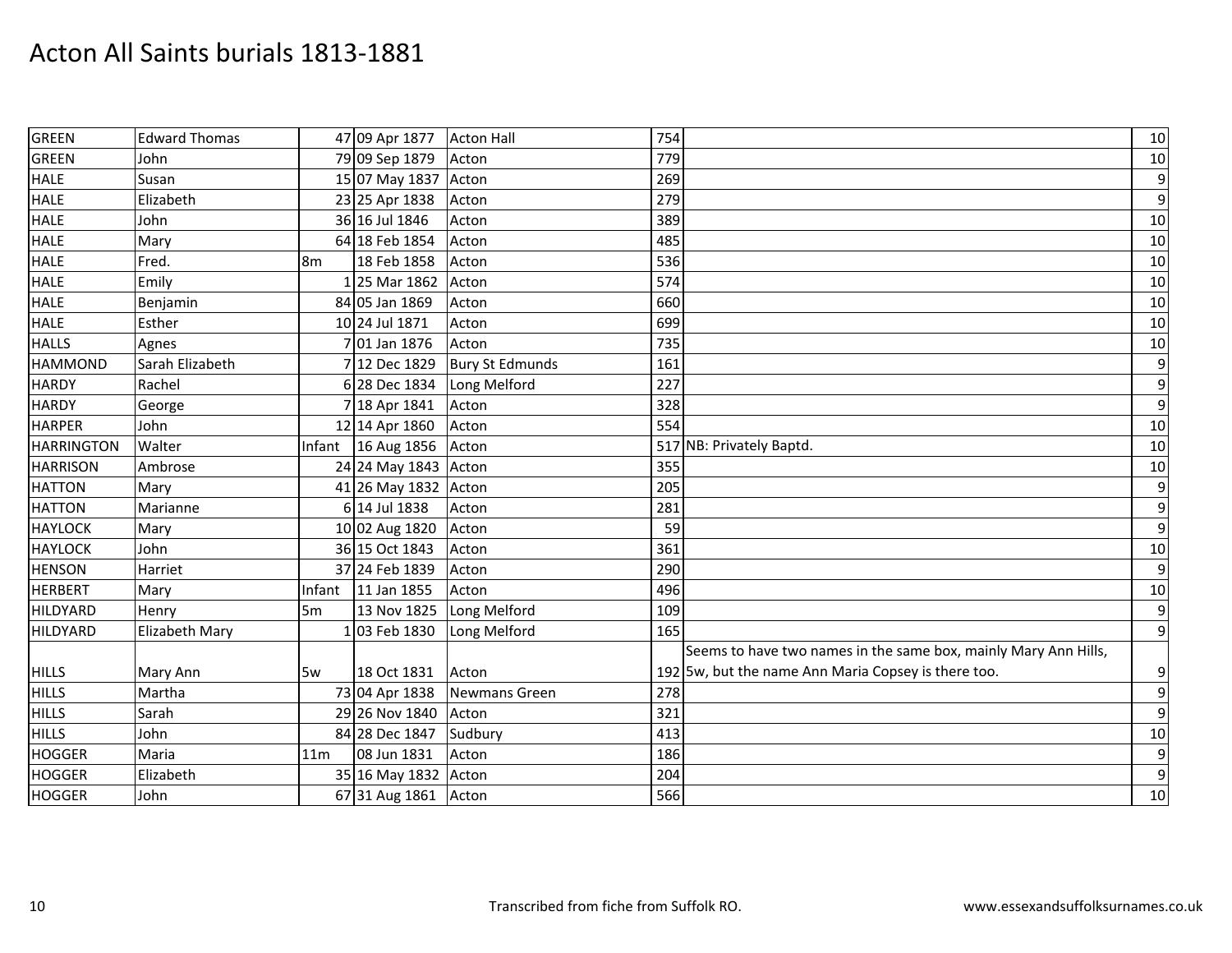| <b>HOLMES</b>    | Frederic John | 10 <sub>m</sub> | 05 Feb 1879              | Acton                                  | 771                           | 10               |
|------------------|---------------|-----------------|--------------------------|----------------------------------------|-------------------------------|------------------|
| <b>HURLOCK</b>   | Charles       |                 | 2 03 Jul 1832            | Long Melford                           | 206                           | $\boldsymbol{9}$ |
| <b>HURRELL</b>   | Sarah         |                 | 57 24 Nov 1815           | Acton                                  | 21                            | $\boldsymbol{9}$ |
| <b>JARMIN</b>    | Eliza         | 1y6m            | 27 Dec 1831              | Acton                                  | 198                           | $\boldsymbol{9}$ |
| <b>JARVIS</b>    | William       |                 | 45 02 Sep 1855           | Acton                                  | 507                           | 10               |
| <b>JARVIS</b>    | William       |                 | 80 28 Feb 1860           | Acton                                  | 553                           | 10               |
| <b>JARVIS</b>    | Martha        |                 | 82 07 Feb 1868           | Acton                                  | 647                           | 10               |
| <b>JARVIS</b>    | Samuel        |                 | 59 26 Apr 1880           | Acton                                  | 785                           | 10               |
| <b>KEDINGTON</b> | Robert        |                 |                          | 45 12 Mar 1830 Babergh Gt Waldingfield | 168 Revd Robert Kedington MA. | $\boldsymbol{9}$ |
| <b>KEDINGTON</b> | Catherine     |                 | 78 26 Oct 1861           | Claydon                                | 567                           | 10               |
| <b>KEEBLE</b>    | Jane          |                 | 26 03 May 1864 Melford   |                                        | 607                           | 10               |
| <b>KEEPING</b>   | Emma          | 18m             | 12 Mar 1840              | Acton                                  | 308                           | $\boldsymbol{9}$ |
| <b>KEEPING</b>   | Oliver        | 5 <sub>m</sub>  | 29 Apr 1841              | Acton                                  | 331                           | 10               |
| KELLY            | Mary          |                 | 55 19 May 1833 Acton     |                                        | 213                           | $\boldsymbol{9}$ |
| <b>KEMP</b>      | Mary          |                 | 43 14 May 1820 Cavendish |                                        | 56                            | $\boldsymbol{9}$ |
| LEEK             | Samuel        | 3d              | 05 Aug 1835              | Acton                                  | 240                           | $\boldsymbol{9}$ |
| LEEK             | George        | 18 <sub>m</sub> | 26 Jul 1845              | Acton                                  | 376                           | 10               |
| <b>LEEKES</b>    | Abraham       |                 | 70 07 Apr 1850           | Acton                                  | 437                           | 10               |
| LEEKS            | Mary          |                 | 62 10 Sep 1831           | Acton                                  | 190                           | $\boldsymbol{9}$ |
| <b>LEEKS</b>     | Sarah         |                 | 2 13 Mar 1840            | Acton                                  | 311                           | $\boldsymbol{9}$ |
| <b>LEEKS</b>     | John          |                 | 61 13 Aug 1869           | Acton                                  | 668                           | 10               |
| LEEKS            | Mary          |                 | 85 19 Jul 1879           | Acton                                  | 776                           | 10               |
| LONG             | Evelyn Laura  | 14m             | 22 Oct 1864              | Acton                                  | 613                           | 10               |
| LONG             | Florence      | 8m              | 11 May 1866              | Acton                                  | 627                           | 10               |
| LONG             | Sarah         |                 | 25 06 Oct 1866           | Acton                                  | 633                           | 10               |
| <b>LUMLEY</b>    | John          |                 | 74 02 May 1847           | Acton                                  | 407                           | 10               |
| <b>LUMLEY</b>    | Sarah         |                 | 77 24 Apr 1855           | Acton                                  | 500                           | 10               |
| <b>LUMLEY</b>    | William       | Infant          | 09 Feb 1857              | Acton                                  | 521                           | 10               |
| <b>LUMLEY</b>    | Alfred        | 1 <sub>m</sub>  | 02 Jun 1862              | Acton                                  | 580                           | 10               |
| <b>LUMLEY</b>    | John          |                 | 62 15 Apr 1864           | Acton                                  | 602                           | 10               |
| <b>LUMLEY</b>    | Ellen         | 2m              | 05 Nov 1864              | Acton                                  | 614                           | 10               |
| <b>LUMLEY</b>    | George        | 11 <sub>m</sub> | 12 Mar 1870              | Acton                                  | 674                           | 10               |
| <b>LUMLEY</b>    | Sarah         |                 | 64 13 May 1876 Acton     |                                        | 742                           | 10               |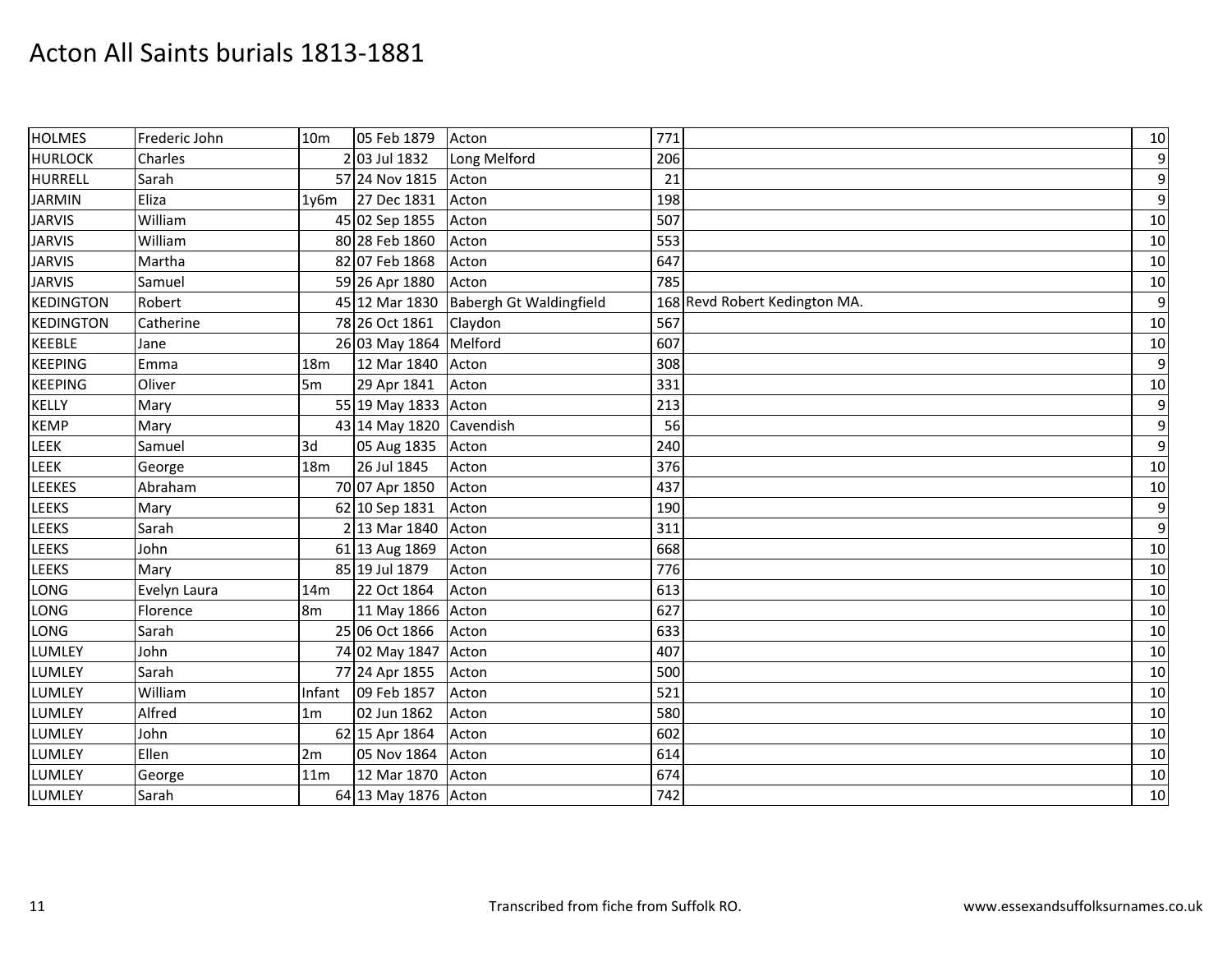| <b>MARCH</b>    | Mary                         | 9 <sub>m</sub> | 23 Jan 1817          | Acton                          | 36                            | $\boldsymbol{9}$ |
|-----------------|------------------------------|----------------|----------------------|--------------------------------|-------------------------------|------------------|
| <b>MARSHALL</b> | Charles William              | 3y7m           | 21 May 1869          | Acton                          | 665                           | 10               |
| <b>MEGGS</b>    | Elizabeth                    |                | 84 28 Jul 1842       | Acton                          | 346                           | 10               |
| <b>MEGGS</b>    | John                         |                | 84 07 Aug 1842       | Acton                          | 347                           | 10               |
| <b>MEGGS</b>    | George                       |                | 52 23 Mar 1843       | Acton                          | 353                           | 10               |
| <b>MEGGS</b>    | John                         |                | 78 19 Feb 1866       | Acton                          | 625                           | 10               |
| <b>MILLS</b>    | William                      |                | 21 26 Jun 1829       | Acton                          | 148                           | $\boldsymbol{9}$ |
| <b>MILLS</b>    | Frederic                     | 1w             | 27 Jan 1834          | Acton                          | 219                           | $\boldsymbol{9}$ |
| <b>MILLS</b>    | Sarah                        |                | 64 11 Jul 1836       | Acton                          | 256                           | $\overline{9}$   |
| <b>MILLS</b>    | Eliza                        |                | 44 21 Aug 1852       | Acton                          | 466                           | 10               |
| <b>MILLS</b>    | Ann                          |                | 19 05 Jul 1856       | Acton                          | 515 Consumption. Fide et spe. | 10               |
| <b>MILLS</b>    | Mary                         |                | 45 08 Nov 1856       | Acton                          | 519 Fide et spe.              | 10               |
| <b>MILLS</b>    | Thomas George                |                | 15 20 Jan 1858       | Acton                          | 534                           | 10               |
| <b>MILLS</b>    | James                        |                | 81 22 Jul 1861       | Acton                          | 565                           | 10               |
| <b>MILLS</b>    | <b>Ernest Leopold Albert</b> |                | 1 12 Dec 1863        | Acton                          | 596                           | 10               |
| <b>MILLS</b>    | <b>Frederic Charles</b>      |                | 6 16 Dec 1863        | Acton                          | 598                           | 10               |
| <b>MILLS</b>    | Maria                        |                | 69 02 Jul 1869       | Acton                          | 667                           | 10               |
| <b>MILLS</b>    | James                        |                | 67 30 Dec 1871       | Acton                          | 705                           | 10               |
| <b>MORLEY</b>   | Elizabeth                    |                | 39 04 Jul 1826       | Acton                          | 118                           | $\boldsymbol{9}$ |
| <b>MORLEY</b>   | George                       | 2m             | 09 Aug 1828          | Acton                          | 139                           | $\boldsymbol{9}$ |
| <b>MORLEY</b>   | Hannah                       |                | 15 06 May 1830 Acton |                                | 172                           | $\boldsymbol{9}$ |
| <b>MORLEY</b>   | Ann                          |                | 4 26 Mar 1837        | Acton                          | 267                           | $\boldsymbol{9}$ |
| <b>MORLEY</b>   | Susan                        | 6 <sub>m</sub> | 06 May 1841 Acton    |                                | 332                           | 10               |
| <b>MORLEY</b>   | Robert                       |                | 62 24 Jul 1842       | Acton                          | 345                           | 10               |
| <b>MORLEY</b>   | Thomas                       |                | 17 19 Jan 1856       | Acton                          | 510                           | 10               |
| MOTHERSOLE      | Ellen                        |                | 30 12 Apr 1859       | Acton                          | 546                           | 10               |
| MOTHERSOLE      | James                        |                | 63 24 Oct 1870       | Acton                          | 680                           | 10               |
| MOTHERSOLE      | Sophia                       |                | 73 20 Apr 1874       | Acton                          | 714                           | 10               |
| <b>MUMFORD</b>  | Robert                       |                | 36 10 Aug 1814       | Acton                          | 9                             | $\boldsymbol{9}$ |
| <b>MUST</b>     | Mary Ann                     |                |                      | 69 26 May 1876 Sible Hedingham | 744                           | 10               |
| <b>NAVE</b>     | Ellen                        |                | 13 23 Sep 1821       | Acton                          | 70                            | $\boldsymbol{9}$ |
| <b>NAVE</b>     | Sarah                        |                | 74 30 Jan 1837       | Acton                          | 266                           | $\boldsymbol{9}$ |
| <b>NAVE</b>     | John                         |                | 43 28 Aug 1838       | Acton                          | 284                           | $\boldsymbol{9}$ |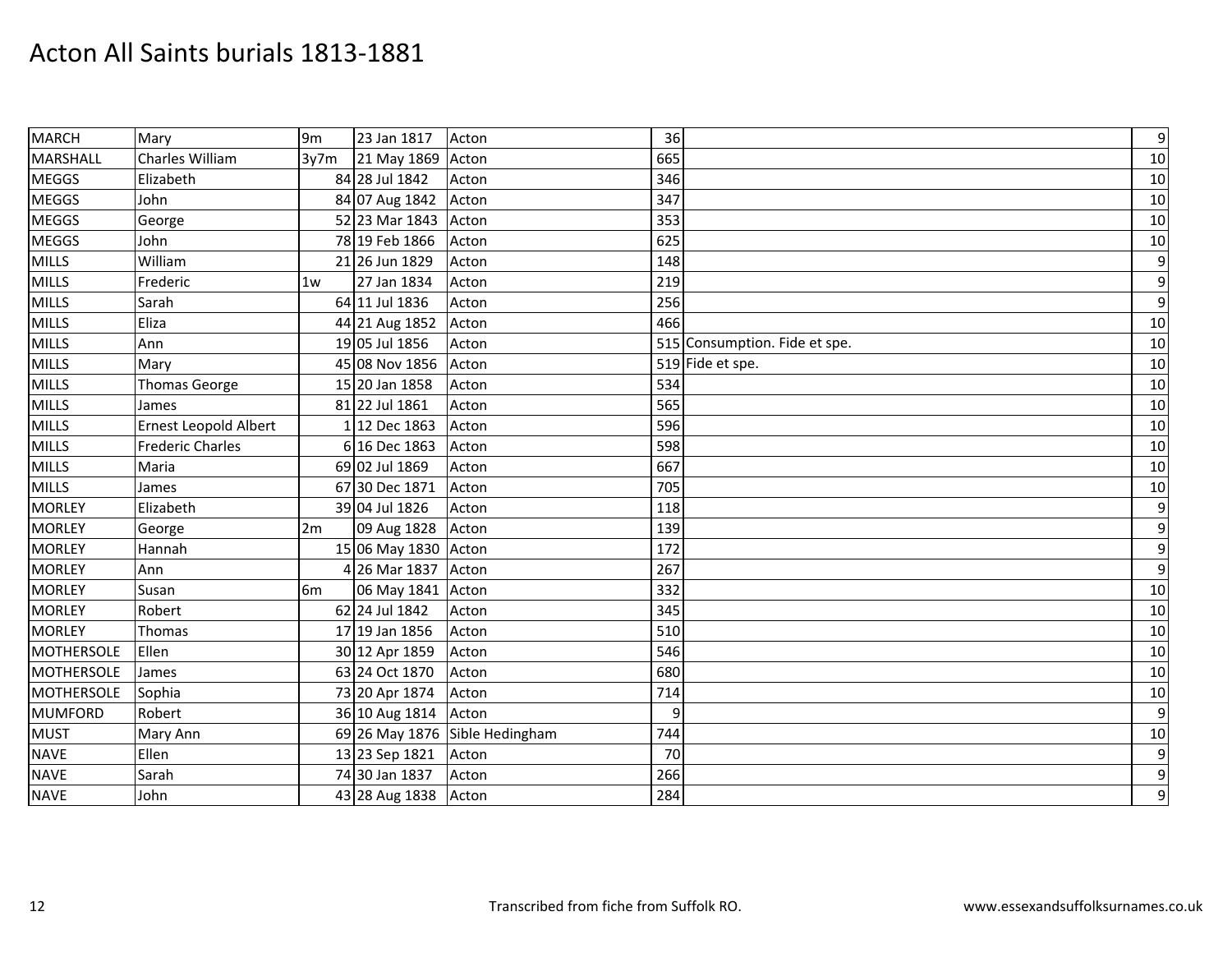| <b>NAVE</b>    | Mary                    |                | 37 09 Jan 1840    | Acton                               | 302 |                                                                   | $\boldsymbol{9}$ |
|----------------|-------------------------|----------------|-------------------|-------------------------------------|-----|-------------------------------------------------------------------|------------------|
| <b>NAVE</b>    | Ellen                   |                | 1 12 Mar 1840     | Acton                               | 309 |                                                                   | $\boldsymbol{9}$ |
| <b>NAVE</b>    | James                   |                | 80 24 Feb 1841    | Acton                               | 326 |                                                                   | $\boldsymbol{9}$ |
| <b>NAVE</b>    | James                   |                | 68 23 Sep 1868    | Acton                               | 654 |                                                                   | 10               |
| <b>NELSON</b>  | John                    |                | 72 17 Aug 1819    | Acton                               | 52  |                                                                   | $\boldsymbol{9}$ |
| <b>NELSON</b>  | James                   |                | 20 04 Jun 1849    | Acton                               |     | 426 Typhus fever.                                                 | 10               |
| <b>NELSON</b>  | James                   |                | 53 28 Oct 1851    | Acton                               | 463 |                                                                   | 10               |
| <b>NEWGATE</b> | Mary Ann                |                | 5 05 Nov 1851     | Acton                               | 459 |                                                                   | 10               |
| <b>NEWLAND</b> | Elizabeth               |                | 73 19 Jul 1839    | Acton                               | 297 |                                                                   | 9                |
| <b>NEWLAND</b> | James                   |                | 12 24 Oct 1851    | Acton                               |     | 458 Scarlet fever.                                                | 10               |
| <b>NEWLAND</b> | James                   |                | 47 12 Jan 1853    | Acton                               | 470 |                                                                   | 10               |
| <b>NEWLAND</b> | Frances                 |                | 45 19 Feb 1853    | Acton                               | 472 |                                                                   | 10               |
| <b>NEWLAND</b> | William                 |                | 65 07 Feb 1865    | <b>Sudbury Union</b>                | 616 |                                                                   | 10               |
| <b>NICE</b>    | Caroline                | 1 <sub>d</sub> | 27 Feb 1840       | Acton                               | 307 |                                                                   | $\boldsymbol{9}$ |
| <b>NICE</b>    | Martha                  |                | 92 24 Jul 1849    | Acton                               | 429 |                                                                   | 10               |
| <b>NICE</b>    | Emily                   |                | 63 15 Mar 1879    | Acton                               | 773 |                                                                   | 10               |
| <b>NORDEN</b>  | Jemima                  |                | 66 07 Aug 1823    | Acton                               | 88  |                                                                   | $\boldsymbol{9}$ |
| <b>NORDEN</b>  | James                   |                | 85 10 Aug 1838    | Acton                               | 282 |                                                                   | $\boldsymbol{9}$ |
|                |                         |                |                   |                                     |     | Age not given. Note in margin gives cause of death but only first |                  |
| <b>OFFORD</b>  | John                    |                | 07 May 1848 Acton |                                     |     | 415 word is legible: "Internal."                                  | 10               |
| <b>OFFORD</b>  | David                   | Infant         | 13 Mar 1857       | Acton                               | 522 |                                                                   | 10               |
| <b>OFFORD</b>  | Mary Ann                |                | 83 27 Jun 1866    | Acton                               | 629 |                                                                   | 10               |
| <b>OFFORD</b>  | Maria                   |                | 19 08 Jul 1867    | Acton                               | 640 |                                                                   | 10               |
| <b>OFFORD</b>  | Benjamin                | 3m             | 10 Sep 1867       | <b>Sudbury Union</b>                | 643 |                                                                   | 10               |
| <b>ORPEN</b>   | Eliza                   |                | 48 20 May 1863    | Acton                               | 585 |                                                                   | 10               |
| <b>ORPEN</b>   | William                 |                | 50 29 Jul 1863    | Acton                               |     | 587 Hanged himself.                                               | 10               |
| <b>ORTON</b>   | Sophia                  |                | 36 30 Dec 1872    | 10 York Street, Globe Road, Mil 711 |     |                                                                   | 10               |
| <b>OTTLEY</b>  | Portia Young            | 2m             | 26 Apr 1839       | Acton                               | 292 |                                                                   | $\boldsymbol{9}$ |
| <b>OTTLEY</b>  | <b>Richard Lawrence</b> | 4m             | 17 Dec 1842       | Acton                               | 349 |                                                                   | 10               |
| <b>PALMER</b>  | Thomas                  |                | 41 16 Jul 1835    | Acton                               | 239 |                                                                   | $\boldsymbol{9}$ |
| <b>PARISH</b>  | William                 |                | 72 09 Jan 1813    | Acton                               |     | LAge is given as "about 72."                                      | $\boldsymbol{9}$ |
| PARKER         | James                   |                | 73 11 Apr 1827    | Acton                               | 124 |                                                                   | $\boldsymbol{9}$ |
| <b>PARKER</b>  | Sarah                   |                | 88 08 Feb 1835    | Acton                               | 231 |                                                                   | $\boldsymbol{9}$ |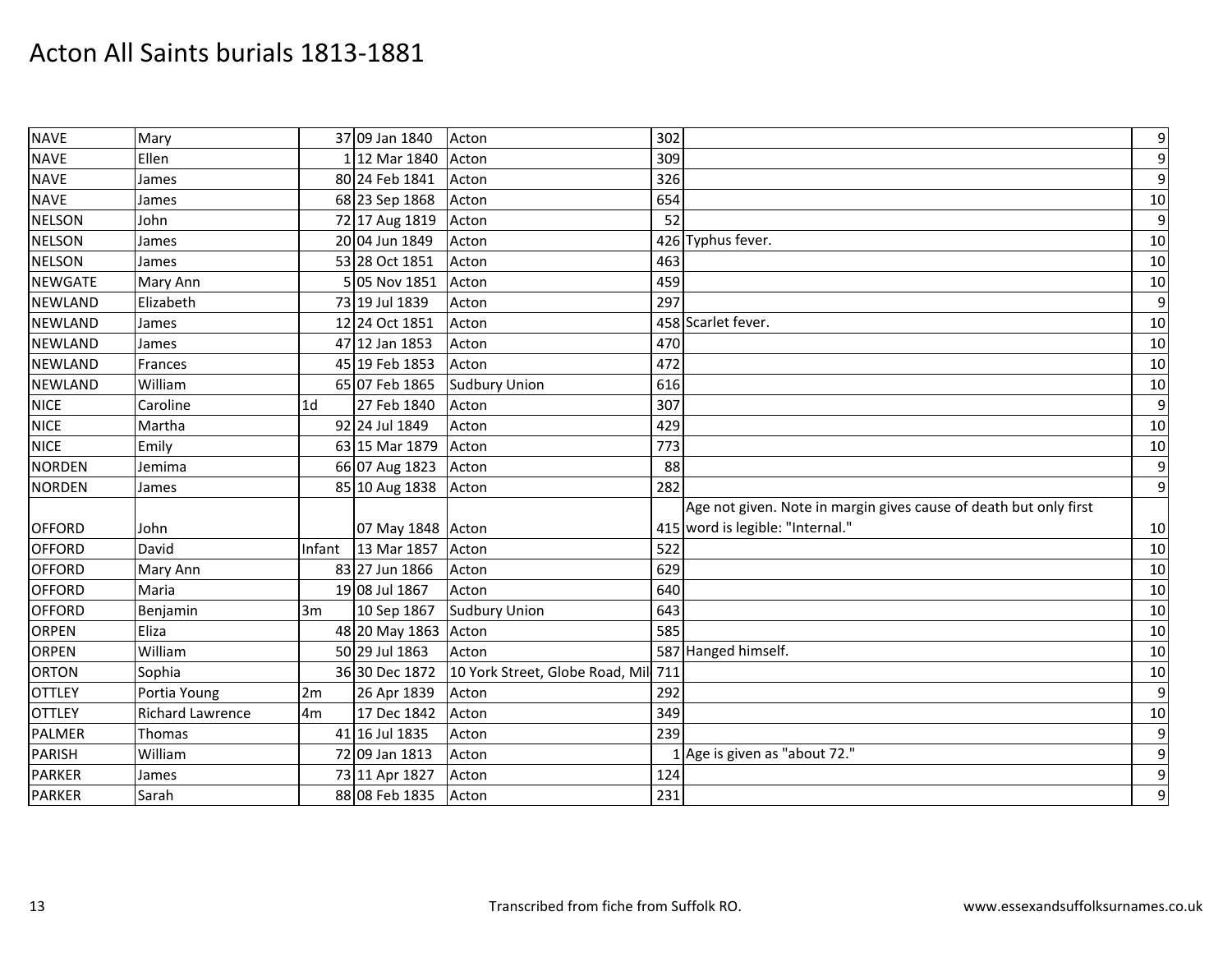| <b>PARMENTER</b> | John             |                 | 41 17 Nov 1815 Acton        |              | 20  | $\boldsymbol{9}$ |
|------------------|------------------|-----------------|-----------------------------|--------------|-----|------------------|
| <b>PARMENTER</b> | Thomas           |                 | 81 11 Oct 1817              | Acton        | 40  | $\overline{9}$   |
| <b>PARMENTER</b> | Elizabeth        |                 | 80 04 Nov 1817              | Acton        | 41  | $\boldsymbol{9}$ |
| <b>PARMENTER</b> | Elizabeth        |                 | 50 31 Oct 1820              | Acton        | 61  | 9                |
| <b>PARMENTER</b> | Caleb            |                 | 2 23 Jan 1832               | Melford      | 200 | $\boldsymbol{9}$ |
| <b>PARMENTER</b> | Mary Ann         |                 | 4 13 Oct 1833               | Acton        | 217 | $\overline{9}$   |
| PARMENTER        | Walter           |                 | 2 17 Feb 1836               | Long Melford | 247 | $\overline{9}$   |
| <b>PARMENTER</b> | Joseph           |                 | 31 01 Jun 1837              | Acton        | 271 | 9                |
| <b>PARMENTER</b> | Alfred           | 8 <sub>m</sub>  | 25 May 1839 Melford         |              | 294 | $\overline{9}$   |
| PARMENTER        | Harriet          | 1 <sub>d</sub>  | 24 Jan 1840                 | Acton        | 305 | $\overline{9}$   |
| <b>PARMENTER</b> | Amos             | 9w              | 13 Sep 1840                 | Acton        | 319 | $\overline{9}$   |
| PARMENTER        | Sarah Ann        |                 | 125 Sep 1843                | Melford      | 360 | 10               |
| PARMENTER        | Joseph           |                 | 82 05 Jun 1858              | Acton        | 539 | 10               |
| PARMENTER        | Sarah            |                 | 81 16 Jul 1860              | Acton        | 556 | 10               |
| <b>PARMENTER</b> | Frederic William |                 | Infant 25 Jan 1862          | Acton        | 570 | 10               |
| PARMENTER        | Susan            |                 | 64 03 Jun 1870              | Acton        | 676 | 10               |
| <b>PARMENTER</b> | Mary             |                 | 88 02 Dec 1870              | Acton        | 681 | 10               |
| <b>PARMENTER</b> | Edward           |                 | 74 06 Aug 1876              | Acton        | 747 | 10               |
| <b>PARTRIDGE</b> | Isaac            |                 | 48 28 Jan 1835              | Long Melford | 230 | 9                |
| PARTRIDGE        | Susan            |                 | 20 03 Feb 1836              | Acton        | 246 | $\overline{9}$   |
| <b>PARTRIDGE</b> | Charles          | l9m             | 13 Jan 1837                 | Acton        | 262 | 9                |
| <b>PARTRIDGE</b> | John             |                 | 80 27 Jan 1837              | Acton        | 265 | 9                |
| <b>PARTRIDGE</b> | Jemima           | 7w              | 01 Apr 1838                 | Waldingfield | 277 | $\overline{9}$   |
| PARTRIDGE        | John             |                 | 4 03 Mar 1851               | Acton        | 451 | 10               |
| <b>PARTRIDGE</b> | Elizabeth        |                 | 78 22 Dec 1858              | Acton        | 544 | 10               |
| <b>PAUSEY</b>    | Elizabeth        |                 | 66 10 Apr 1851              | Acton        | 453 | 10               |
| <b>PAUSEY</b>    | William          |                 | 74 10 Jun 1853              | Acton        | 477 | 10               |
| PAWSEY           | Hannah           | 5m              | 30 Sep 1821                 | Acton        | 71  | $\boldsymbol{9}$ |
| PAWSON           | Clopton          |                 | 41 24 Dec 1822              | Melford      | 82  | 9                |
| <b>PAWSON</b>    | Clopton          |                 | 22 01 May 1825 Long Melford |              | 107 | $\overline{9}$   |
| <b>PAYNE</b>     | William          | 11d             | 15 Oct 1822                 | Acton        | 80  | $\overline{9}$   |
| <b>PAYNE</b>     | Alfred           | 15m             | 02 Jul 1835                 | Acton        | 238 | $\boldsymbol{9}$ |
| <b>PEARSON</b>   | Walter           | 10 <sub>m</sub> | 24 Jan 1839                 | Edwardstone  | 289 | $\boldsymbol{9}$ |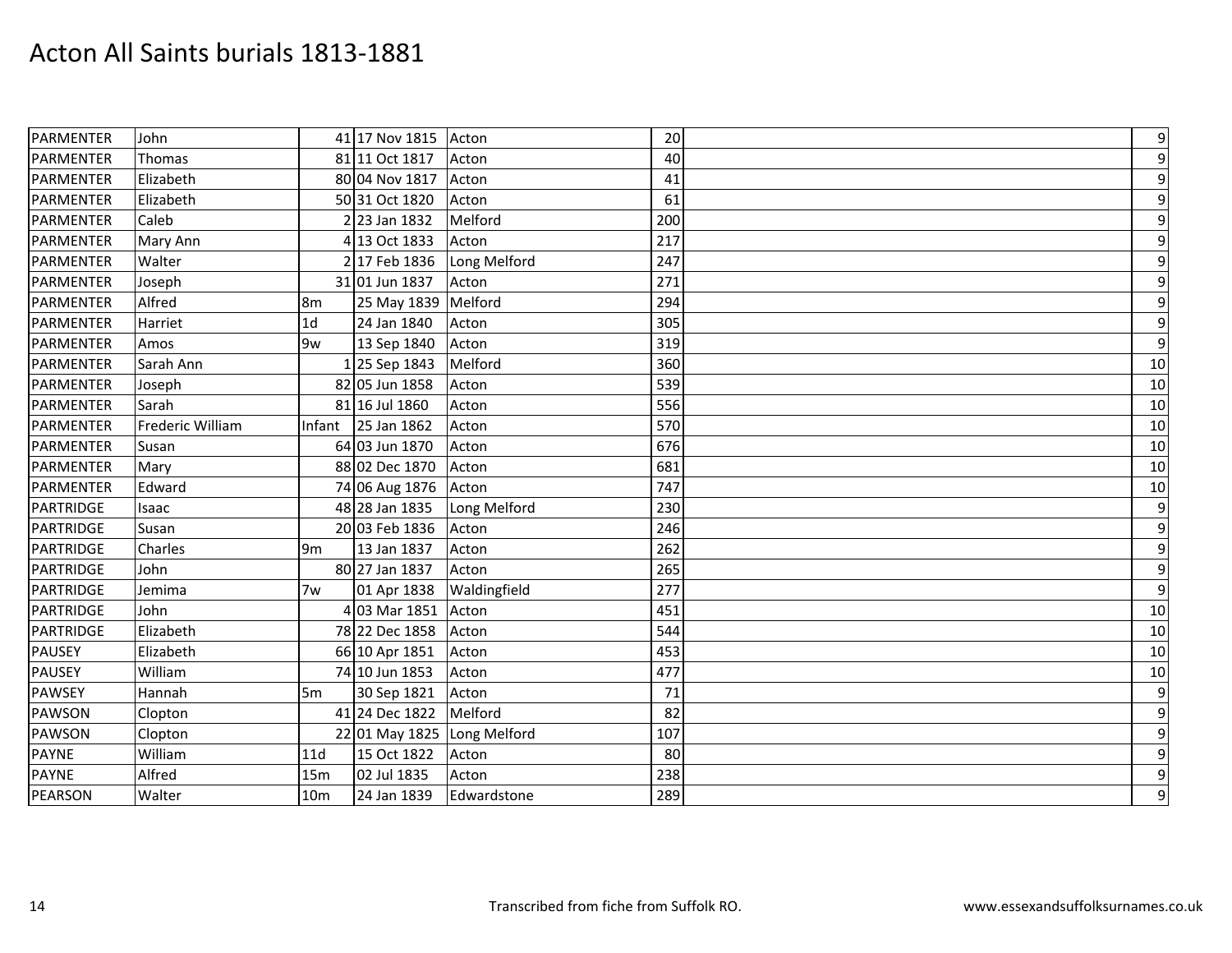| PEARSON         | Willm Henry Adams |                 | 4 31 Aug 1845        | Acton                             | 380                                | 10               |
|-----------------|-------------------|-----------------|----------------------|-----------------------------------|------------------------------------|------------------|
| PEARSON         | Charles           |                 | 73 28 Sep 1847       | <b>Great Waldingfield</b>         | 411                                | 10               |
| PEARSON         | Ann Maria         |                 |                      | 80 20 May 1854 Great Waldingfield | 492                                | 10               |
| PEARSON         | John              |                 | 5 26 Apr 1857        | <b>Great Waldingfield</b>         | 526 Entry crossed out.             | 10               |
| PEARSON         | Harriet           |                 | 40 05 Aug 1857       | <b>Great Waldingfield</b>         | 530                                | 10               |
| <b>PEARSONS</b> | Julia             |                 | 16 12 Sep 1815       | Acton                             | 17                                 | $\boldsymbol{9}$ |
| <b>PERCY</b>    | George            | 1 <sub>d</sub>  | 21 Apr 1875          | Acton                             | 729                                | 10               |
| PETTIT          | Jane              | 16m             | 16 Aug 1855          | Acton                             | 505                                | 10               |
| <b>PIPE</b>     | Adelaide          | 11 <sub>m</sub> | 02 Feb 1850          | Acton                             | 435                                | 10               |
| <b>PIPER</b>    | Edward            |                 | 2 04 Feb 1849        | Acton                             | 420 Cause of death: Fits.          | 10               |
| <b>PIPER</b>    | Priscilla         |                 | 38 23 Oct 1866       | Long Melford                      | 634                                | 10               |
| PLEASANCE       | John              |                 | 62 17 Aug 1867       | Acton                             | 641                                | 10               |
| PLEASANCE       | Maria             |                 | 64 24 Aug 1867       | Acton                             | 642                                | 10               |
| PLEASANTS       | Maria             |                 | 22 22 Apr 1825       | <b>Great Waldingfield</b>         | 106                                | $\boldsymbol{9}$ |
| PLEASANTS       | Rebecca           |                 | 66 21 Aug 1827       | <b>Great Waldingfield</b>         | 130                                | $\boldsymbol{9}$ |
| PLEASANTS       | John              |                 | 72 17 Sep 1839       | Acton                             | 299                                | $\boldsymbol{9}$ |
| PLEASANTS       | James             |                 | 86 19 Sep 1843       | Acton                             | 359                                | 10               |
| PLEASANTS       | Mary              |                 | 79 19 Apr 1846       | Acton                             | 383                                | $10\,$           |
| PLEASANTS       | Susan             |                 | 8 * Feb 1847         | Acton                             | 402 Date only given as "February." | 10               |
| PLEASANTS       | Susannah          |                 | 2 26 Nov 1851        | Acton                             | 460                                | 10               |
| PLEASANTS       | Albena            |                 | 38 23 Apr 1853       | Acton                             | 474                                | 10               |
| PLEASANTS       | Ambrose           |                 | 81 10 May 1854 Acton |                                   | 491                                | 10               |
| PLEASANTS       | Thomas            |                 | 57 24 Jan 1860       | Acton                             | 551                                | 10               |
| PLEASANTS       | James             |                 | 46 24 Oct 1867       | Acton                             | 645                                | 10               |
| PLEASANTS       | Robert            | Infant          | 16 Jul 1870          | Acton                             | 678                                | 10               |
| PLEASANTS       | Susan             |                 | 34 20 Aug 1870       | Acton                             | 679                                | $10\,$           |
| PLEASANTS       | Harry             | 9w              | 26 Jan 1871          | Acton                             | 685                                | 10               |
| PLEASANTS       | Ellen Matilda     |                 | 6 19 Apr 1871        | Acton                             | 696                                | 10               |
| PLEASANTS       | Ada Ellen         | Infant          | 21 Sep 1871          | Acton                             | 701                                | 10               |
| PLEASANTS       | Frank             | 14d             | 13 Sep 1879          | Acton                             | 780                                | 10               |
| PLEASANTS       | Samuel            |                 | 82 07 May 1881 Acton |                                   | 792                                | 10               |
| PO[OR]LE        | Joshua            |                 | 75 24 Mar 1864       | <b>Great Waldingfield</b>         | 601                                | 10               |
| POOL            | Mary              |                 | 52 04 Oct 1823       | Acton                             | 90                                 | $\boldsymbol{9}$ |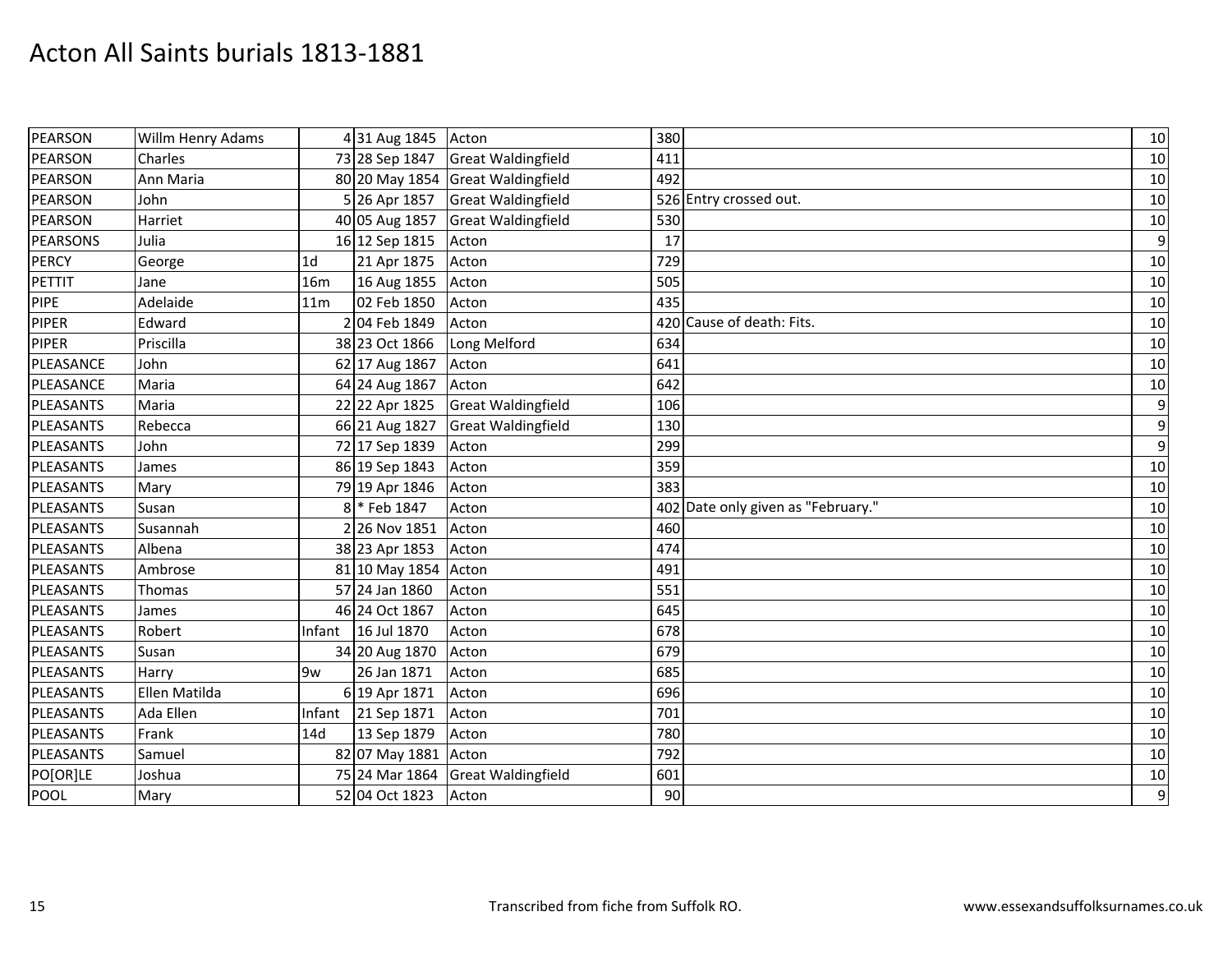| <b>POOL</b>   | Alfred                 | 4m             | 10 Jun 1830            | Acton                             | 174               | $\boldsymbol{9}$ |
|---------------|------------------------|----------------|------------------------|-----------------------------------|-------------------|------------------|
| <b>POOLE</b>  | Susan                  |                |                        | 10 25 May 1823 Great Waldingfield | 87                | $\boldsymbol{9}$ |
| POOLE         | William                |                | 9 25 Dec 1823          | <b>Great Waldingfield</b>         | 92                | $\boldsymbol{9}$ |
| <b>POOLE</b>  | Susan                  |                | 78 09 Sep 1824         | Acton                             | 99                | $\boldsymbol{9}$ |
| <b>POOLE</b>  | George                 |                | 5 09 Jan 1825          | <b>Great Waldingfield</b>         | 101               | $\boldsymbol{9}$ |
| <b>POOLE</b>  | Amos                   | 2m             | 23 Aug 1826            | Acton                             | 119               | $\boldsymbol{9}$ |
| POOLE         | Susan                  |                |                        | 1 11 May 1828 Great Waldingfield  | 134               | $\boldsymbol{9}$ |
| POOLE         | Thomas                 |                | 48 05 Dec 1834         | Acton                             | 226               | $\boldsymbol{9}$ |
| <b>POOLE</b>  | Elizabeth Ann          | 1v6m           | 08 Jan 1835            | Acton                             | 229               | $\boldsymbol{9}$ |
| <b>POOLE</b>  | Esau                   |                | 27 Aug 1835            | Acton                             | 242 Age: 6 hours? | $\boldsymbol{9}$ |
| <b>POOLE</b>  | Ruth                   | 1 <sub>m</sub> | 09 May 1840 Acton      |                                   | 314               | $\boldsymbol{9}$ |
| <b>POOLE</b>  | Sarah                  |                | 13 30 Jul 1843         | <b>Great Waldingfield</b>         | 356               | 10               |
| <b>POOLE</b>  | Charles                |                | 7 28 Jul 1844          | <b>Great Waldingfield</b>         | 366               | 10               |
| <b>POOLE</b>  | <b>Charles Clement</b> |                |                        | [23 May 1850 Great Waldingfield   | 438               | $10\,$           |
| <b>POOLE</b>  | Sarah                  |                | 49 13 Aug 1863         | Acton                             | 588               | 10               |
| POOLE         | Obed                   |                | 22 10 Jun 1864         | Acton                             | 608               | 10               |
| <b>POOLE</b>  | Eliza                  |                | 52 14 Nov 1868         | <b>Great Waldingfield</b>         | 658               | 10               |
| <b>POOLE</b>  | Anelina                |                |                        | 25 20 May 1871 Great Waldingfield | 689               | 10               |
| POOLE         | Elon                   | 16m            | 09 Dec 1879            | Acton                             | 781               | 10               |
| <b>PORLE</b>  | Sarah                  |                | 72 25 Apr 1862         | <b>Great Waldingfield</b>         | 577               | 10               |
| <b>PORTER</b> | Henry                  | 8m             | 04 Mar 1843            | Acton                             | 352               | 10               |
| <b>PORTER</b> | John                   |                | 74 25 Jun 1850         | Sudbury                           | 440               | 10               |
| <b>PORTER</b> | Sarah                  |                | 72 18 Nov 1853         | Acton                             | 480               | 10               |
| <b>PORTER</b> | Alfred                 |                | 2 13 Apr 1854          | Acton                             | 489               | 10               |
| <b>POTTER</b> | John                   |                | 92 09 Jan 1816         | Sudbury                           | 22                | $\boldsymbol{9}$ |
| <b>POTTER</b> | John                   |                | 58 06 Mar 1816         | Clare                             | 25                | $\boldsymbol{9}$ |
| POTTER        | William                |                | 60 24 Aug 1821         | Sudbury                           | 68                | $\boldsymbol{9}$ |
| <b>POTTER</b> | Hannah                 |                | 6 07 Jan 1827          | Acton                             | 121               | $\boldsymbol{9}$ |
| <b>POTTER</b> | Susan                  |                | 5 01 Oct 1829          | Acton                             | 151               | $\boldsymbol{9}$ |
| <b>POTTER</b> | Sarah                  |                | 16 10 Dec 1829         | Acton                             | 160               | $\boldsymbol{9}$ |
| <b>POTTER</b> | Thomas                 |                | 71 02 Nov 1838         | Acton                             | 288               | $\boldsymbol{9}$ |
| <b>POTTER</b> | Sarah                  |                | 29 10 May 1840 Melford |                                   | 315               | $\boldsymbol{9}$ |
| <b>POTTER</b> | Nathanael              |                | 84 11 Oct 1844         | Sudbury                           | 369               | 10               |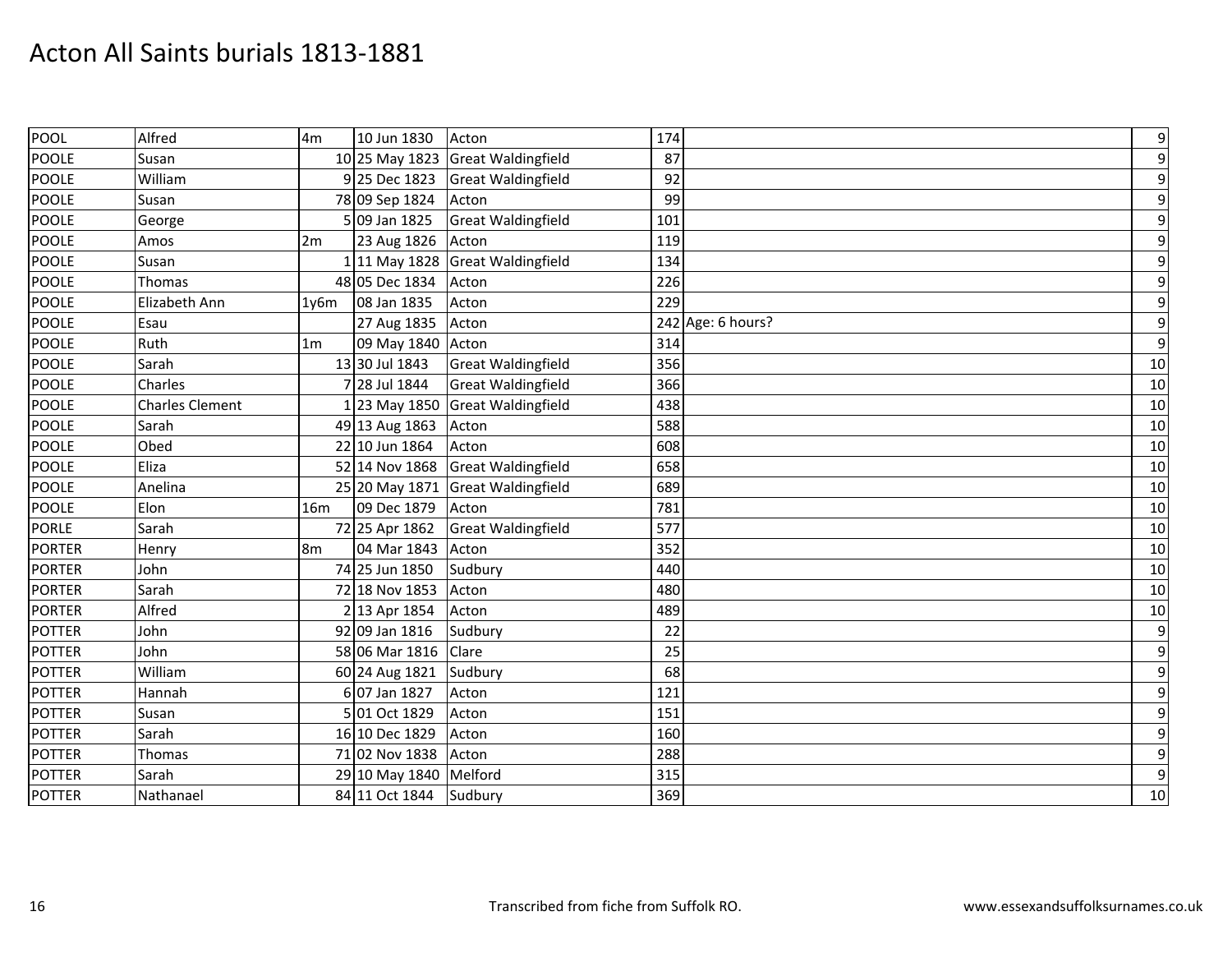| <b>POTTER</b>    | Elizabeth      |                | 81 08 May 1860 Acton |                      | 555 | 10               |
|------------------|----------------|----------------|----------------------|----------------------|-----|------------------|
| <b>POTTER</b>    | Charles        |                | 24 15 Nov 1860 Acton |                      | 558 | 10               |
| <b>POTTER</b>    | William        |                | 68 24 Feb 1875       | <b>Sudbury Union</b> | 726 | 10               |
| <b>POTTER</b>    | Hannah         |                | 72 22 Nov 1877       | Acton                | 760 | 10               |
| <b>RANDALL</b>   | Alfred Layzell |                | 19 05 Sep 1876       | Acton                | 748 | 10               |
| <b>RANDLE</b>    | Emma Maud      |                | 13 10 Jun 1868       | Acton                | 652 | 10               |
| <b>RANSOM</b>    | Ann            |                | 55 16 May 1828 Acton |                      | 135 | $\boldsymbol{9}$ |
| <b>RANSOM</b>    | John           |                | 52 21 May 1828 Acton |                      | 136 | $\overline{9}$   |
| <b>RANSOM</b>    | Samuel         |                | 68 30 Nov 1871       | Acton                | 704 | 10               |
| <b>RANSON</b>    | John Oakes     |                | 65 29 Oct 1867       | Acton                | 646 | 10               |
| <b>RANSON</b>    | George         |                | 15 08 Oct 1871       | Acton                | 702 | 10               |
| <b>RASH</b>      | Sarah          |                | 63 26 Jan 1815       | Acton                | 13  | 9                |
| <b>RASH</b>      | Joseph         | 1 <sub>d</sub> | 19 Aug 1815          | Acton                | 16  | 9                |
| <b>RASH</b>      | John           |                | 57 24 Oct 1815       | Acton                | 19  | $\overline{9}$   |
| <b>RASH</b>      | Ann            |                | 65 14 Apr 1826       | Acton                | 115 | $\boldsymbol{9}$ |
| <b>RASH</b>      | Joseph         |                | 78 11 Jun 1828       | Acton                | 138 | 9                |
| <b>RASH</b>      | Elizabeth      |                | 50 04 Mar 1832       | Acton                | 202 | 9                |
| <b>RASH</b>      | Hannah         |                | 56 20 Dec 1846       | Acton                | 396 | 10               |
| <b>RASH</b>      | Joseph         |                | 88 16 Jul 1874       | Acton                | 722 | 10               |
| <b>RATCLIFFE</b> | Sarah          |                | 25 15 Feb 1829       | Edwardstone          | 144 | 9                |
| <b>RATCLIFFE</b> | James          |                | 2 26 Jun 1829        | Edwardstone          | 149 | 9                |
| <b>REEVE</b>     | Ambrose        |                | 75 24 May 1818 Acton |                      | 49  | $\overline{9}$   |
| <b>REEVE</b>     | Sarah          |                | 80 06 Jul 1847       | Acton                | 410 | 10               |
| <b>RENSON</b>    | Isaac          |                | 6 30 May 1818 Acton  |                      | 50  | $\boldsymbol{9}$ |
| <b>RENSON</b>    | Jemima         |                | 38 10 Jul 1830       | Acton                | 176 | 9                |
| <b>RENSON</b>    | Emily          |                | 2 28 Oct 1831        | Acton                | 193 | $\overline{9}$   |
| <b>RENSON</b>    | Anna Maria     | 16m            | 02 Oct 1858          | Acton                | 541 | 10               |
| <b>RENSON</b>    | Eliza          |                | 39 16 Apr 1870       | Acton                | 675 | 10               |
| <b>REYNOLDS</b>  | Mary           |                | 08 Jun 1818          | Acton                | 51  | 9                |
| <b>RUFFELL</b>   | Eliza          | 14w            | 11 Aug 1824          | Acton                | 98  | 9                |
| <b>RUFFELL</b>   | Maria          |                | 28 13 Oct 1829       | Ballingdon, Sudbury  | 154 | $\boldsymbol{9}$ |
| <b>RUFFELL</b>   | Caroline Emma  |                | 3 13 Dec 1829        | Hadleigh             | 162 | 9                |
| <b>RUST</b>      | Martha         |                | 25 20 Apr 1818       | Acton                | 44  | $\boldsymbol{9}$ |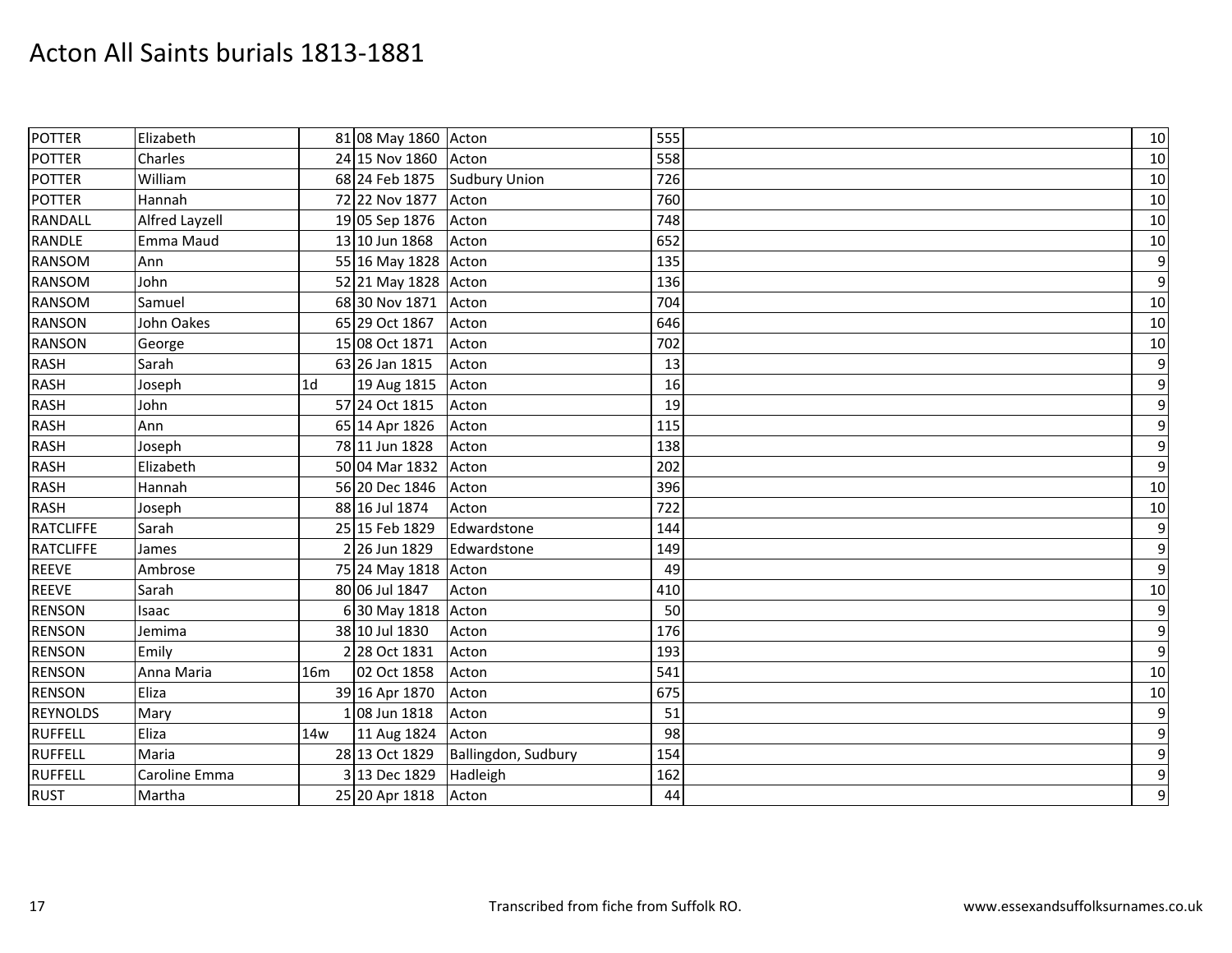| <b>RUST</b>      | Elizabeth |                 | 55 15 Jan 1822       | Acton                | 76                                           | $\boldsymbol{9}$ |
|------------------|-----------|-----------------|----------------------|----------------------|----------------------------------------------|------------------|
| <b>RUST</b>      | Abraham   |                 | 5 22 Oct 1826        | Acton                | 120                                          | $\boldsymbol{9}$ |
| <b>RUST</b>      | John      |                 | 71 10 May 1829 Acton |                      | 146                                          | $\boldsymbol{9}$ |
| <b>RUST</b>      | Mary      |                 | 15 05 Aug 1831       | Acton                | 188                                          | $\boldsymbol{9}$ |
| SANDFORD         | John      |                 | 84 06 Jun 1828       | Acton                | 137                                          | $\boldsymbol{9}$ |
| SANSUM           | Robert    |                 | 85 24 Aug 1850       | Acton                | 442                                          | 10               |
| <b>SCARFF</b>    | William   |                 | 69 27 Jan 1838       | Newmans Green        | 275                                          | $\mathbf{9}$     |
| <b>SCOFIELD</b>  | James     |                 | 88 04 Oct 1856       | Acton                | 518                                          | 10               |
| <b>SCRIVENER</b> | Sarah     |                 | 49 30 May 1835 Acton |                      | 237                                          | $\boldsymbol{9}$ |
| <b>SCRIVENER</b> | Anne      |                 | 23 30 Apr 1849       | <b>Great Cornard</b> | 424                                          | 10               |
| <b>SEAGER</b>    | Mary      |                 | 84 10 Jul 1820       | Acton                | 58                                           | $\boldsymbol{9}$ |
| <b>SERGEANT</b>  | Thomas    |                 | 65 27 Jun 1821       | Acton                | 66                                           | $\boldsymbol{9}$ |
| <b>SERJEANT</b>  | Jeremiah  | 4d              | 18 Sep 1815          | Acton                | 18                                           | $\boldsymbol{9}$ |
| <b>SHAMBROOK</b> | Emma      |                 | 35 28 May 1877 Acton |                      | 756                                          | 10               |
| <b>SIMPSON</b>   | James     |                 | 20 12 Sep 1816       | Acton                | 30                                           | $\overline{9}$   |
| <b>SIMPSON</b>   | Emma      |                 | 707 Apr 1835         | Acton                | 233                                          | $\boldsymbol{9}$ |
| <b>SIMPSON</b>   | Elizabeth |                 | 47 05 May 1835 Acton |                      | 235                                          | $\boldsymbol{9}$ |
| <b>SIMPSON</b>   | James     |                 | 19 11 May 1836 Acton |                      | 253                                          | $\boldsymbol{9}$ |
| <b>SIMPSON</b>   | Amelia    |                 | 5 15 May 1836 Acton  |                      | 254                                          | $\boldsymbol{9}$ |
| <b>SIMPSON</b>   | Frances   |                 | 71 14 Jan 1837       | Acton                | 263                                          | $\boldsymbol{9}$ |
| <b>SIMPSON</b>   | William   | 11 <sub>m</sub> | 05 Jul 1842          | Acton                | 343                                          | 10               |
| <b>SIMPSON</b>   | Harriet   | 5 <sub>m</sub>  | 12 May 1844 Acton    |                      | 364                                          | 10               |
| <b>SIMPSON</b>   | John      |                 | 86 03 Jan 1847       | Acton                | 399                                          | 10               |
| <b>SIMPSON</b>   | George    |                 | 2 23 Nov 1847        | Acton                | 412 Burnt to death.                          | 10               |
| <b>SIMPSON</b>   | Emily     |                 | 5 24 Mar 1850        | Acton                | 436 Burnt to death.                          | 10               |
| <b>SIMPSON</b>   | Caroline  |                 | Infant 26 Sep 1852   | Acton                | 469                                          | 10               |
| <b>SIMPSON</b>   | Anna M.   |                 | 28 07 Nov 1853       | Acton                | 479                                          | 10               |
| <b>SIMPSON</b>   | Mordecai  |                 | 64 28 Aug 1855       | Acton                | 506 Fell from a wagon in ? & broke his neck. | 10               |
| <b>SIMPSON</b>   | Sophia    |                 | 30 * May 1856        | Acton                | 513                                          | 10               |
| <b>SIMPSON</b>   | Emily     |                 | 22 23 Jun 1856       | Acton                | 514                                          | 10               |
| <b>SIMPSON</b>   | George    |                 | 1 29 May 1857        | Acton                | 528                                          | 10               |
| <b>SIMPSON</b>   | George    |                 | 57 20 Nov 1857       | Acton                | 532                                          | 10               |
| <b>SIMPSON</b>   | John      |                 | 14 18 Jun 1861       | Acton                | 563                                          | 10               |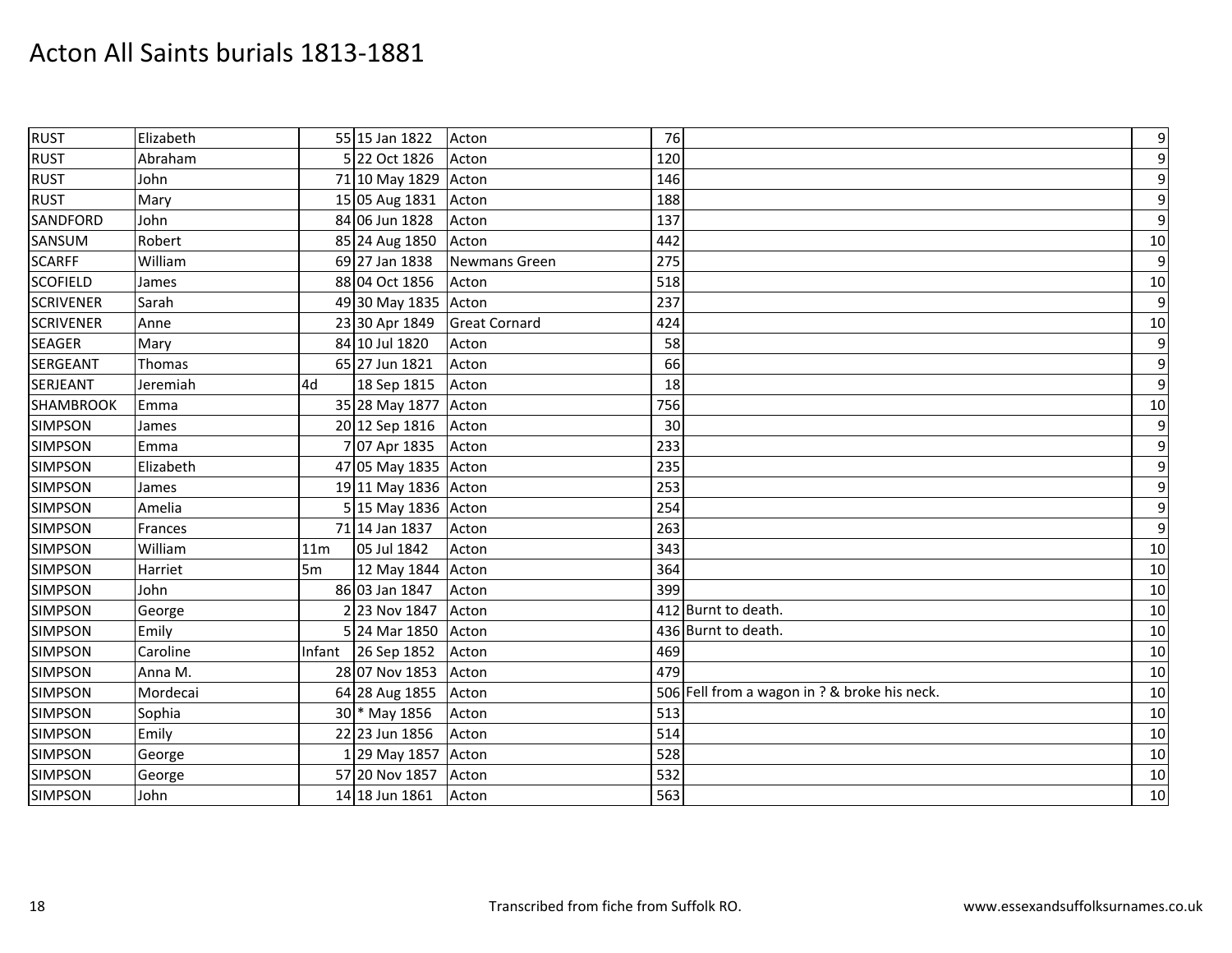| <b>SIMPSON</b>  | William    |                 | 9 16 Nov 1863        | Acton                     | 595                            | 10               |
|-----------------|------------|-----------------|----------------------|---------------------------|--------------------------------|------------------|
| <b>SIMPSON</b>  | George     |                 | 5 15 Dec 1863        | Acton                     | 597                            | 10               |
| <b>SIMPSON</b>  | Mary Eliza | 2m              | 16 Apr 1864          | Acton                     | 605                            | 10               |
| <b>SIMPSON</b>  | George     | 18 <sub>m</sub> | 05 Mar 1870          | Acton                     | 673                            | 10               |
| <b>SIMPSON</b>  | Laura      |                 | 4 18 Dec 1871        | Acton                     | 695                            | 10               |
| <b>SIMPSON</b>  | William    | 6 <sub>m</sub>  | 03 Sep 1875          | Acton                     | 733                            | 10               |
| <b>SIMPSON</b>  | Harry      | 11 <sub>m</sub> | 01 Jul 1878          | Acton                     | 764                            | 10               |
| <b>SMITH</b>    | Susanna    | 10 <sub>m</sub> | 10 Feb 1813          | Acton                     | 3                              | $\boldsymbol{9}$ |
| <b>SMITH</b>    | Robert     |                 | 86 26 Feb 1829       | Acton                     | 145                            | $\boldsymbol{9}$ |
| <b>SMITH</b>    | Sarah      |                 | 14 27 Oct 1839       | Acton                     | 301                            | $\boldsymbol{9}$ |
| <b>SMITH</b>    | Lydia      | 18 <sub>m</sub> | 17 Jan 1840          | Acton                     | 304                            | $\boldsymbol{9}$ |
| <b>SMITH</b>    | Susan      |                 | 72 13 Mar 1840       | Acton                     | 310                            | $\boldsymbol{9}$ |
| <b>SMITH</b>    | Hannah     |                 | 10 * Jun 1845        | Acton                     | 374 Date only given as "June". | 10               |
| <b>SMITH</b>    | James      |                 | 80 26 Nov 1848       | Acton                     | 417 Cause of death: Age.       | 10               |
| SMITH           | Sarah      |                 | 53 24 May 1855       | Acton                     | 501                            | 10               |
| <b>SMITH</b>    | James      |                 | 69 04 Feb 1867       | Acton                     | 637                            | 10               |
| SMITH           | Alice Jane | 3m              | 18 Feb 1871          | Acton                     | 687                            | 10               |
| SPARROW         | Ann        |                 | 69 06 Jun 1817       | Acton                     | 38                             | $\boldsymbol{9}$ |
| <b>SPARROW</b>  | Samuel     |                 | 40 17 Dec 1823       | Acton                     | 91                             | $\boldsymbol{9}$ |
| <b>SPARROW</b>  | John       |                 | 87 07 Jan 1834       | Acton                     | 218                            | $\boldsymbol{9}$ |
| SPARROW         | Joseph     |                 | 51 20 Jan 1849       | Acton                     | 419 Dropsy.                    | 10               |
| SPARROW         | Hannah     |                 | 24 07 Oct 1854       | Long Melford              | 494                            | 10               |
| <b>SPARROW</b>  | Mary Ann   | 10 <sub>m</sub> | 28 Jun 1855          | Acton                     | 504                            | 10               |
| <b>STEARNES</b> | James      |                 | 55 08 May 1846 Acton |                           | 385                            | 10               |
| <b>STEARNES</b> | Charles    | 9 <sub>m</sub>  | 31 May 1862 Acton    |                           | 578                            | 10               |
| <b>STEARNES</b> | Hannah     |                 | 3 31 May 1862 Acton  |                           | 579                            | 10               |
| <b>STEARNS</b>  | Elizabeth  |                 | 66 04 Apr 1814       | Acton                     | 6                              | $\boldsymbol{9}$ |
| <b>STEARNS</b>  | James      |                 | 78 28 Oct 1822       | Acton                     | 81                             | $\boldsymbol{9}$ |
| <b>STEARNS</b>  | William    |                 | 4 26 Jan 1823        | Acton                     | 83                             | $\boldsymbol{9}$ |
| <b>STEARNS</b>  | Thos       |                 | 36 27 Jun 1824       | <b>Great Waldingfield</b> | 96                             | $\boldsymbol{9}$ |
| <b>STEARNS</b>  | William    | 2d              | 04 Feb 1826          | Acton                     | 112                            | $\boldsymbol{9}$ |
| <b>STEARNS</b>  | Mary       |                 | 65 20 Jun 1827       | Acton                     | 127                            | $\boldsymbol{9}$ |
| <b>STEARNS</b>  | William    |                 | 7 01 Dec 1829        | Acton                     | 158                            | $\overline{9}$   |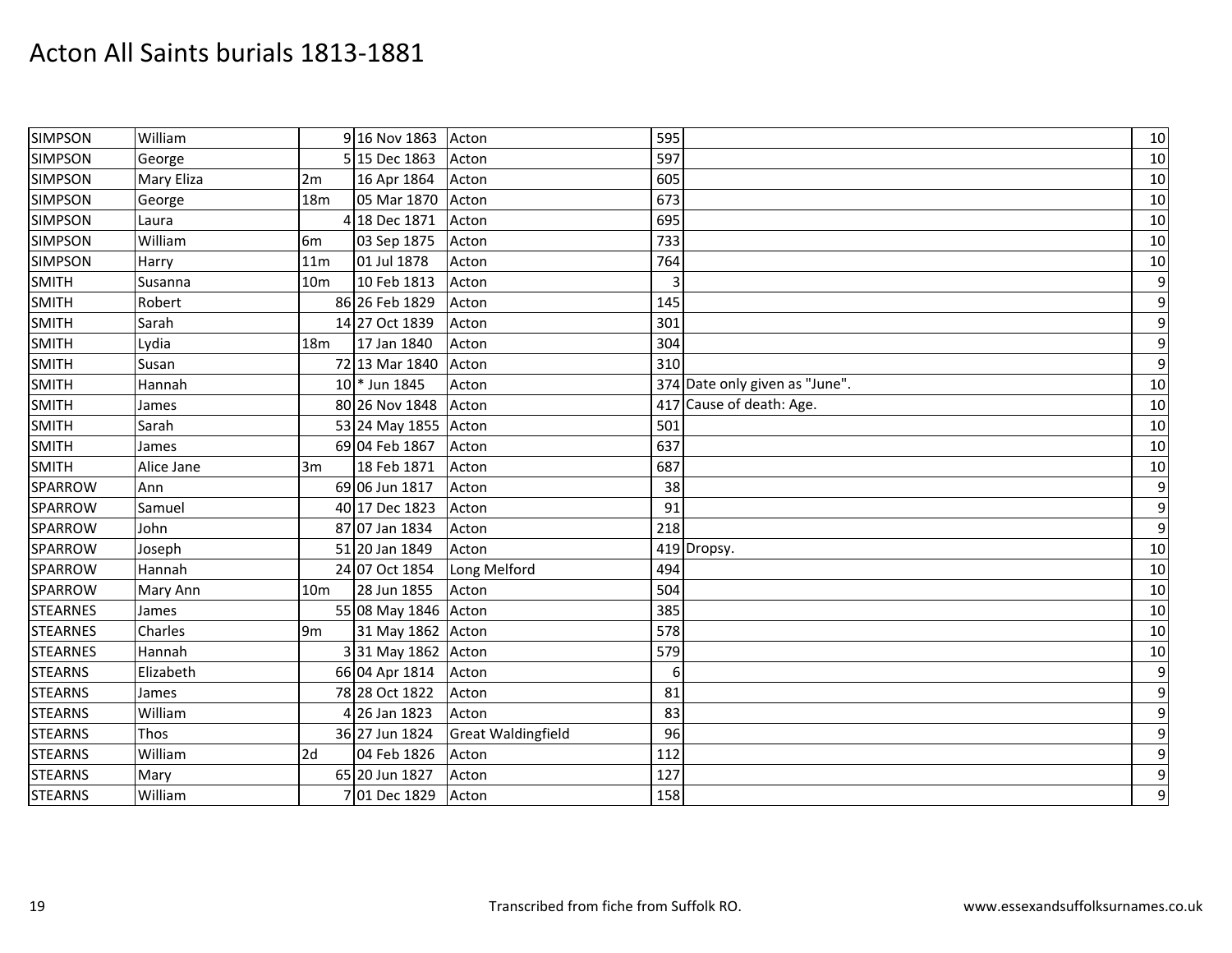| <b>STEARNS</b> | William               |                 | 35 16 Jun 1830             | Acton                   | 175                               | $\boldsymbol{9}$ |
|----------------|-----------------------|-----------------|----------------------------|-------------------------|-----------------------------------|------------------|
| <b>STEARNS</b> | Ann                   | 6 <sub>m</sub>  | 23 May 1834 Acton          |                         | 222                               | $\boldsymbol{9}$ |
| <b>STEARNS</b> | Benjamin              |                 | 5 11 Jun 1834              | Acton                   | 223                               | $\boldsymbol{9}$ |
| <b>STEARNS</b> | Ann                   |                 | 26 03 Aug 1834             | Acton                   | 225                               | $\boldsymbol{9}$ |
| <b>STEARNS</b> | Mary                  |                 | 44 08 Sep 1836             | Acton                   | 258                               | $\boldsymbol{9}$ |
| <b>STEARNS</b> | John                  |                 | 60 04 Dec 1836             | Acton                   | 260                               | $\boldsymbol{9}$ |
| <b>STEARNS</b> | James                 |                 | 77 11 Jan 1842             | Acton                   | 336                               | 10               |
| <b>STEARNS</b> | Susan                 |                 | 76 21 Jun 1849             | Acton                   | 428 Gradual decay.                | 10               |
| <b>STEARNS</b> | Charles               |                 | 72 21 Sep 1866             | Acton                   | 632                               | 10               |
| <b>STEARNS</b> | George                |                 | 30 07 Mar 1868             | Acton                   | 649                               | 10               |
| <b>STEARNS</b> | Letitia               |                 | 44 19 Aug 1868             | Acton                   | 659                               | 10               |
| <b>STEARNS</b> | James                 | 8d              | 20 Apr 1874                | Acton                   | 715                               | 10               |
| <b>STEARNS</b> | Frederic John         | 16m             | 02 Jun 1874                | Acton                   | 718                               | 10               |
| <b>STEARNS</b> | Walter                |                 | 01 Jul 1874                | Acton                   | 719 No age given in the register. | 10               |
| <b>STEARNS</b> | Ambrose               |                 | 68 06 Mar 1875             | Acton                   | 727                               | 10               |
| <b>STEARNS</b> | Lucy                  |                 | 67 17 Mar 1876             | Acton                   | 737                               | 10               |
| <b>STEARNS</b> | <b>Henry Frederic</b> | 8 <sub>m</sub>  | 22 Apr 1876                | Acton                   | 740                               | 10               |
| <b>STEARNS</b> | Susannah              |                 | 26 20 May 1876             | Acton                   | 743 In fide et spe                | 10               |
| <b>STEARNS</b> | Charles               |                 | 36 05 Apr 1877             | Acton                   | 753                               | 10               |
| <b>STEARNS</b> | Benjamin              |                 | 6 12 Oct 1877              | Acton                   | 759                               | 10               |
| <b>STEARNS</b> | Elizabeth             |                 | 68 11 Jan 1879             | Acton                   | 769                               | 10               |
| <b>STEARNS</b> | Jessie                | 10 <sub>m</sub> | 02 Jul 1879                | Acton                   | 774                               | 10               |
| <b>STEED</b>   | Mary Ann              | 1 <sub>m</sub>  | 17 Nov 1831                | Acton                   | 195                               | $\boldsymbol{9}$ |
| <b>STEED</b>   | Elizabeth             |                 | 14 11 Nov 1832             | Acton                   | 209                               | $\boldsymbol{9}$ |
| <b>STEED</b>   | Maria                 | 7m              | 05 May 1833 Acton          |                         | 211                               | $\boldsymbol{9}$ |
| <b>STEED</b>   | Ellen                 |                 | 4 15 Oct 1851              | Acton                   | 456 Scarlet fever.                | 10               |
| <b>STEED</b>   | Mary                  | 1y6m            | 15 Oct 1851                | Acton                   | 457 Scarlet fever.                | 10               |
| <b>STEED</b>   | John                  |                 | 86 17 Mar 1862             | Acton                   | 573                               | 10               |
| <b>STEED</b>   | Walter                |                 | 2 15 May 1864              | Acton                   | 603                               | 10               |
| <b>STEED</b>   | Walter                |                 | 2 29 Aug 1864              | Bull Lane, Long Melford | 610                               | 10               |
| <b>STEED</b>   | James                 |                 | $\frac{1}{61}$ 05 Jul 1866 | Acton                   | 630                               | 10               |
| <b>STEED</b>   | Mary                  |                 | 83 28 Jan 1867             | Acton                   | 636                               | 10               |
| <b>STEED</b>   | Alfred                |                 | 1 08 May 1876 Acton        |                         | 741                               | 10               |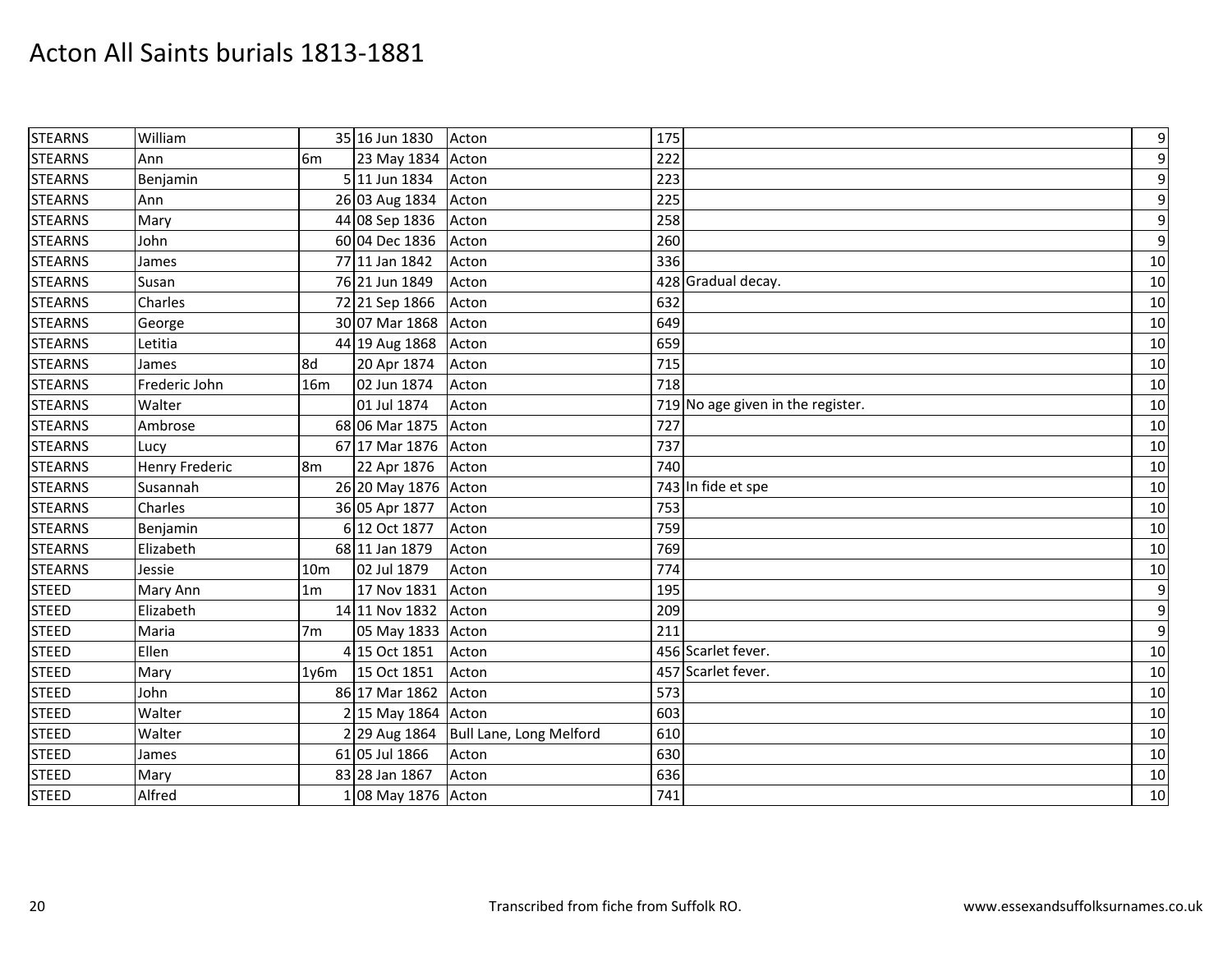| <b>STEED</b>     | James                 |                 | 5 02 Jul 1877               | Acton                     | 755                           | 10               |
|------------------|-----------------------|-----------------|-----------------------------|---------------------------|-------------------------------|------------------|
| <b>STEED</b>     | <b>Alfred Charles</b> | 7w              | 29 Jan 1879                 | Acton                     | 770                           | 10               |
| <b>STEED</b>     | <b>Charles Russel</b> | 8m              | 08 Apr 1880                 | Acton                     | 784                           | 10               |
| <b>STEED</b>     | Ethelbert             | 7 <sub>m</sub>  | 04 Feb 1881                 | Acton                     | 790                           | 10               |
| <b>STEED</b>     | Frederick             |                 | 24 08 Apr 1881              | Acton                     | 791 Consumption.              | 10               |
| <b>STEWARD</b>   | Hannah                |                 | 16 14 Feb 1864              | Acton                     | 599                           | 10               |
| <b>STEWARD</b>   | William               |                 | 61 23 Mar 1869              | Acton                     | 662                           | 10               |
| <b>TAYLOR</b>    | Ellen                 | 9 <sub>m</sub>  | 03 Aug 1831                 | Long Melford              | 187                           | $\boldsymbol{9}$ |
| <b>THEOBALD</b>  | John                  |                 | 70 23 Apr 1837              | Acton                     | 268                           | 9                |
| <b>TIBBLE</b>    | Hannah                |                 | 54 21 Aug 1816              | Acton                     | 29                            | $\boldsymbol{9}$ |
| <b>TIFFEN</b>    | Anna Ellis            | 1 <sub>d</sub>  | 04 Oct 1821                 | Acton                     | 72                            | $\boldsymbol{9}$ |
| <b>TIFFEN</b>    | John                  |                 | 72 24 Oct 1824              | Acton                     | 100                           | $\boldsymbol{9}$ |
| <b>TIFFEN</b>    | Daniel                |                 | 69 23 Jul 1834              | Long Melford              | 224                           | $\boldsymbol{9}$ |
| <b>TIFFEN</b>    | Thomas                |                 | 50 03 Jun 1839              | Acton                     | 295                           | $\boldsymbol{9}$ |
| <b>TIFFEN</b>    | Elizabeth             |                 | 73 18 Feb 1843              | Acton                     | 351                           | 10               |
| <b>TIFFEN</b>    | Elizabeth             |                 | 48 01 May 1843              | Acton                     | 354                           | 10               |
| <b>TIFFEN</b>    | Nathaniel             |                 | 17 Jan 1847                 | Acton                     | 400 No age given in register. | 10               |
| <b>TIFFEN</b>    | Amos                  |                 | 57 12 May 1851              | Acton                     | 454 Died very suddenly.       | $10\,$           |
| <b>TIFFEN</b>    | Hannah                |                 | 60 17 Jan 1854              | Acton                     | 483                           | 10               |
| <b>TIFFEN</b>    | Samuel                |                 | 76 08 Apr 1867              | <b>Great Waldingfield</b> | 638                           | 10               |
| <b>TIFFIN</b>    | Anna                  |                 | 15 09 May 1837              | Acton                     | 270                           | 9                |
| <b>TODD</b>      | Catharine             |                 | 5 04 Jan 1818               | Acton                     | 48                            | $\boldsymbol{9}$ |
| <b>TODD</b>      | Amos Samuel           | 10w             | 10 Jul 1821                 | Acton                     | 67                            | $\boldsymbol{9}$ |
| <b>TODD</b>      | Mary                  |                 | 28 22 Nov 1821              | Acton                     | 74                            | $\boldsymbol{9}$ |
| <b>TODD</b>      | Mary Ann              |                 | 21 07 Mar 1836              | Acton                     | 249                           | $\boldsymbol{9}$ |
| <b>TODD</b>      | James                 |                 | 02 Jun 1842                 | Acton                     | 341 No Age given in register. | 10               |
| <b>TODD</b>      | James                 |                 | 33 13 May 1853 Long Melford |                           | 476                           | 10               |
| <b>TRACEY</b>    | Susannah              |                 | 72 19 Mar 1877              | Acton                     | 750                           | 10               |
| <b>TURNER</b>    | Kezia                 |                 | 76 08 Jul 1874              | Acton                     | 720                           | 10               |
| <b>TURNEY</b>    | Thomas                |                 | 76 01 May 1816 Acton        |                           | 26                            | $\boldsymbol{9}$ |
| <b>TWITCHET</b>  | John                  | 14d             | 08 Mar 1825                 | Melford                   | 104                           | $\boldsymbol{9}$ |
| <b>TWITCHET</b>  | Anna Maria            | 11 <sub>m</sub> | 14 Aug 1845                 | Acton                     | 378                           | 10               |
| <b>TWITCHETT</b> | Thos                  |                 | 66 22 Aug 1866 Acton        |                           | 631                           | 10               |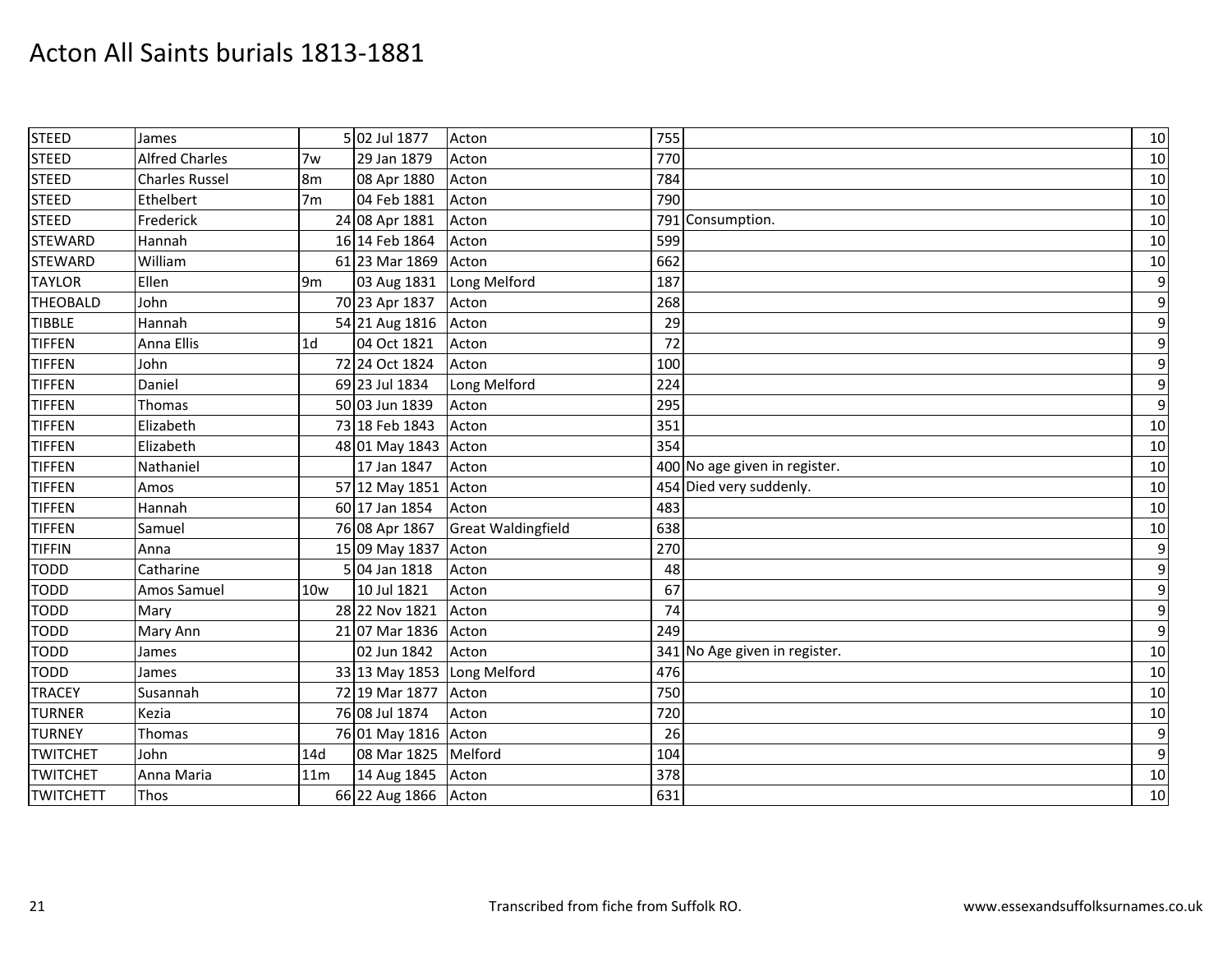| <b>TWITCHETT</b> | Ann                  |                 | 82 01 Feb 1881       | High Tree, Acton          | 789 |                               | 10               |
|------------------|----------------------|-----------------|----------------------|---------------------------|-----|-------------------------------|------------------|
| <b>UNDERWOOD</b> | Elizabeth            |                 | 30 30 Jul 1817       | Acton                     | 39  |                               | $\overline{9}$   |
| <b>UNDERWOOD</b> | John                 |                 | 54 06 Jun 1840       | Acton                     | 317 |                               | $\boldsymbol{9}$ |
| <b>UNDERWOOD</b> | Ann                  |                 | 66 19 Jul 1856       | Acton (Hall)              | 516 |                               | 10               |
| <b>UNDERWOOD</b> | Georgiana Margaret   |                 | 23 20 Jun 1857       | <b>Acton Hall</b>         | 529 |                               | 10               |
| <b>UNDERWOOD</b> | <b>Charles Green</b> |                 | 34 18 Oct 1859       | Rattlesden                | 547 |                               | $10\,$           |
| <b>UPSON</b>     | Sarah                |                 | 53 29 Nov 1816       | Acton                     | 33  |                               | $\boldsymbol{9}$ |
| <b>UPSON</b>     | Walter William       | 2m              | 25 Oct 1827          | Acton                     | 132 |                               | $\boldsymbol{9}$ |
| <b>UPSON</b>     | Amos                 |                 | 36 20 Mar 1831       | Acton                     | 185 |                               | $\boldsymbol{9}$ |
| <b>UPSON</b>     | James                |                 | 80 21 Aug 1831       | Acton                     | 189 |                               | $\boldsymbol{9}$ |
| <b>UPSON</b>     | Anna                 |                 | 18 31 Mar 1833       | Acton                     | 210 |                               | $\boldsymbol{9}$ |
| <b>UPSON</b>     | Matilda              |                 | 12 19 May 1833 Acton |                           | 214 |                               | 9                |
| <b>UPSON</b>     | James                |                 | 67 20 Aug 1835       | Acton                     | 241 |                               | $\boldsymbol{9}$ |
| <b>UPSON</b>     | Charles              | 11 <sub>m</sub> | 06 Jul 1836          | <b>Great Waldingfield</b> | 255 |                               | 9                |
| <b>UPSON</b>     | Charles              | <b>16m</b>      | 10 Jan 1841          | Acton                     | 322 |                               | $\boldsymbol{9}$ |
| <b>UPSON</b>     | Hannah               |                 | 65 06 Jan 1842       | Acton                     | 335 |                               | 10               |
| <b>UPSON</b>     | George               |                 | 27 Feb 1842          | Acton                     |     | 338 No age given in register. | 10               |
| <b>UPSON</b>     | Sarah                |                 | 12 16 Oct 1842       | <b>Great Waldingfield</b> | 348 |                               | 10               |
| <b>UPSON</b>     | Martha               |                 | 75 12 May 1844 Acton |                           | 363 |                               | 10               |
| <b>UPSON</b>     | Anna                 |                 | 9 19 Aug 1845        | <b>Great Waldingfield</b> | 379 |                               | 10               |
| <b>UPSON</b>     | Daniel               | 2w              | 22 Feb 1846          | <b>Great Waldingfield</b> | 381 |                               | 10               |
| <b>UPSON</b>     | James                |                 | 27 15 May 1846 Acton |                           | 386 |                               | 10               |
| <b>UPSON</b>     | Daniel               |                 | 66 04 Mar 1847       | Acton                     | 404 |                               | 10               |
| <b>UPSON</b>     | David                | 1 <sub>d</sub>  | 09 Aug 1849          | <b>Great Waldingfield</b> | 430 |                               | 10               |
| <b>UPSON</b>     | Ann                  |                 | 73 05 Feb 1853       | Acton                     | 471 |                               | 10               |
| <b>UPSON</b>     | Hannah               | 5m              | 02 Feb 1854          | Acton                     | 484 |                               | 10               |
| <b>UPSON</b>     | Hannah               |                 | 7 15 Nov 1856        | Long Melford              |     | 520 Croop.                    | 10               |
| <b>UPSON</b>     | James                |                 | 84 05 Feb 1862       | Acton                     | 571 |                               | 10               |
| <b>UPSON</b>     | Edward               |                 | 69 13 Nov 1868       | Long Melford              | 657 |                               | 10               |
| <b>UPSON</b>     | Elizabeth            |                 | 73 15 Sep 1871       | Acton                     | 700 |                               | 10               |
| <b>UPSON</b>     | Mary                 |                 | 89 01 Nov 1872       | Acton                     | 710 |                               | 10               |
| <b>UPSON</b>     | Daniel               |                 | 72 02 Aug 1876       | Acton                     | 746 |                               | 10               |
| <b>WADE</b>      | Mary Ann             | 22m             | 09 Sep 1814 Acton    |                           | 10  |                               | $\boldsymbol{9}$ |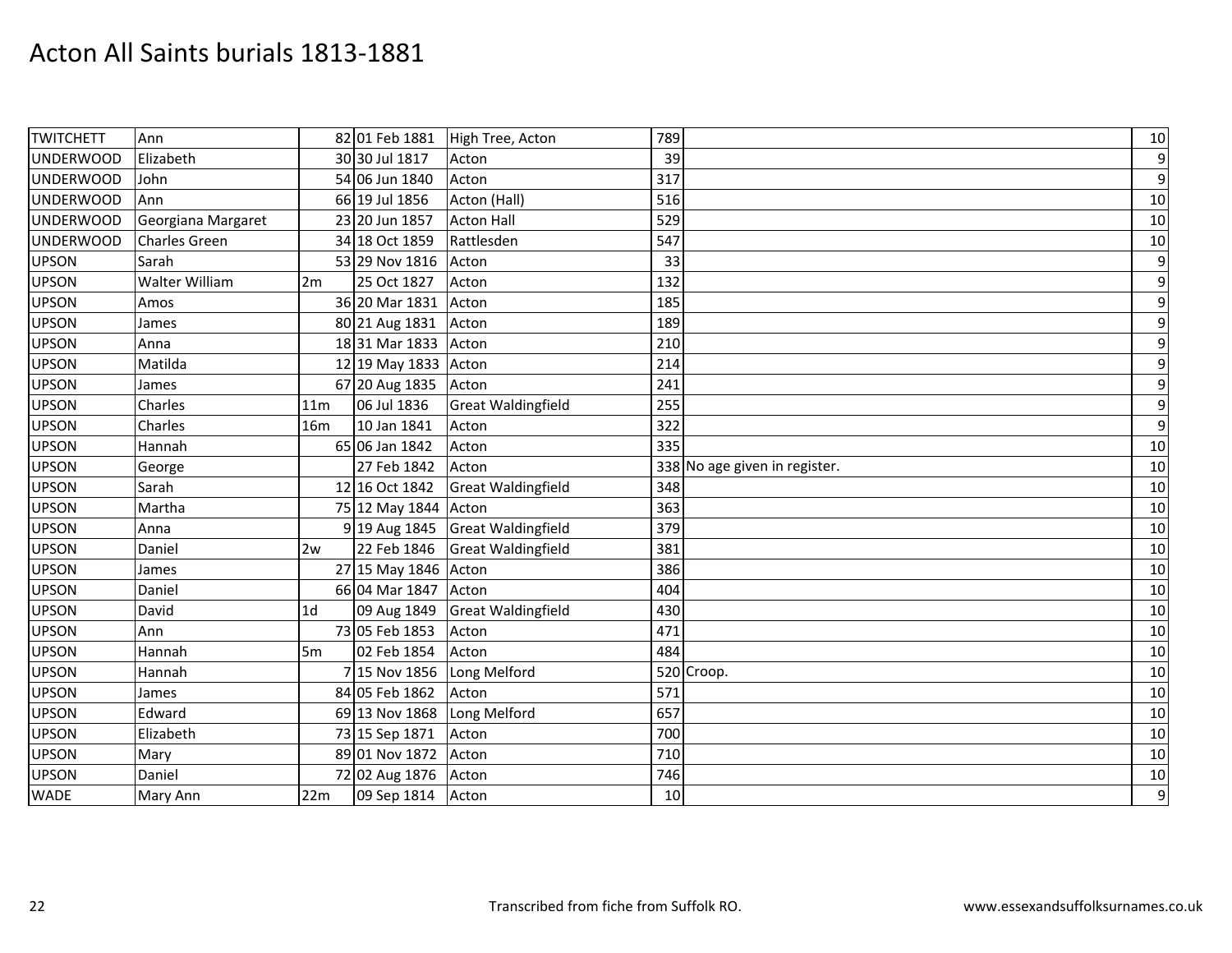| <b>WADE</b>     | Charles Underwood    | 10d | 23 Apr 1846          | Little Waldingfield       | 384            | 10               |
|-----------------|----------------------|-----|----------------------|---------------------------|----------------|------------------|
| <b>WADE</b>     | Henry Roe            |     | 55 08 Apr 1868       | Little Waldingfield       | 651            | 10               |
| <b>WARD</b>     | Sarah                |     | 20 26 Feb 1818       | Acton                     | 42             | $\boldsymbol{9}$ |
| <b>WARD</b>     | Eliza                |     | 32 21 Aug 1827       | Acton                     | 131            | $\boldsymbol{9}$ |
| <b>WARD</b>     | Elizabeth            |     | 2 01 Oct 1828        | Acton                     | 140            | $\boldsymbol{9}$ |
| <b>WARD</b>     | Eunice               |     | 5 10 Dec 1829        | Acton                     | 159            | $\boldsymbol{9}$ |
| <b>WARD</b>     | Susannah             |     | 69 26 Apr 1842       | Acton                     | 340            | 10               |
| <b>WARD</b>     | Louisa               |     | 14 17 Mar 1845       | Acton                     | 370            | 10               |
| <b>WARD</b>     | John                 |     | 9 26 Jul 1845        | Acton                     | 375            | 10               |
| <b>WARD</b>     | John                 |     | 82 16 Aug 1849       | Acton                     | 431            | 10               |
| <b>WARD</b>     | William              |     | 84 14 Jan 1876       | Acton                     | 736            | 10               |
| <b>WATSON</b>   | Ann                  |     | 74 12 Mar 1853       | Acton                     | 473            | 10               |
| <b>WAYPOLE</b>  | Robert               |     | 9 03 Feb 1822        | Acton                     | 77             | $\boldsymbol{9}$ |
| <b>WAYPOLE</b>  | Ann                  |     | 82 19 Dec 1831       | Acton                     | 197            | $\boldsymbol{9}$ |
| <b>WAYPOLE</b>  | Ann                  |     | 58 03 Apr 1834       | Acton                     | 221            | $\boldsymbol{9}$ |
| <b>WAYPOLE</b>  | Robert               | 4w  | 22 Aug 1846          | Acton                     | 390            | 10               |
| <b>WAYPOLE</b>  | Susan                |     | 44 26 Apr 1849       | Acton                     | 423            | 10               |
| <b>WAYPOLE</b>  | Thomas               |     | 75 13 Nov 1850       | Acton                     | 448            | 10               |
| <b>WAYPOLE</b>  | William              |     | 62 02 May 1865 Acton |                           | 618            | 10               |
| <b>WEST</b>     | <b>Clement Hoare</b> |     | 25 21 Dec 1869       | <b>Great Waldingfield</b> | 671            | 10               |
| <b>WILDING</b>  | Ann Maria            |     | * Mar 1835           | Sudbury                   | 232            | $\boldsymbol{9}$ |
| <b>WILDING</b>  | Zephaniah            |     | 8 29 Sep 1840        | Acton                     | 320            | $\boldsymbol{9}$ |
| <b>WILDING</b>  | Emma                 |     | 3 31 Jul 1843        | Acton                     | 357            | 10               |
| <b>WILDING</b>  | Elizabeth            |     | 72 15 Dec 1858       | Acton                     | 543            | 10               |
| <b>WILDING</b>  | George               |     | 83 13 Jun 1868       | Acton                     | 653            | 10               |
| <b>WILDING</b>  | Mary                 |     | 76 24 Mar 1877       | High Tree, Acton          | 751            | $10\,$           |
| <b>WILLIS</b>   | Samuel               |     | 87 06 Feb 1813       | Acton                     | $\overline{2}$ | $\boldsymbol{9}$ |
| <b>WILLIS</b>   | Samuel               |     | 19 15 Aug 1823       | Acton                     | 89             | $\boldsymbol{9}$ |
| <b>WILLIS</b>   | Joseph               |     | 66 14 Jun 1829       | Acton                     | 147            | $\boldsymbol{9}$ |
| <b>WILLIS</b>   | Ann                  |     | 91 10 Apr 1858       | Acton                     | 545            | 10               |
| <b>WILLIS</b>   | Benjamin             |     | 52 06 Jun 1861       | Acton                     | 562            | 10               |
| <b>WOODGATE</b> | Samuel               |     | 85 17 Nov 1825       | Acton                     | 110            | $\boldsymbol{9}$ |
| <b>WOODGATE</b> | Hannah               |     | 26 01 Aug 1830       | Acton                     | 178            | $\boldsymbol{9}$ |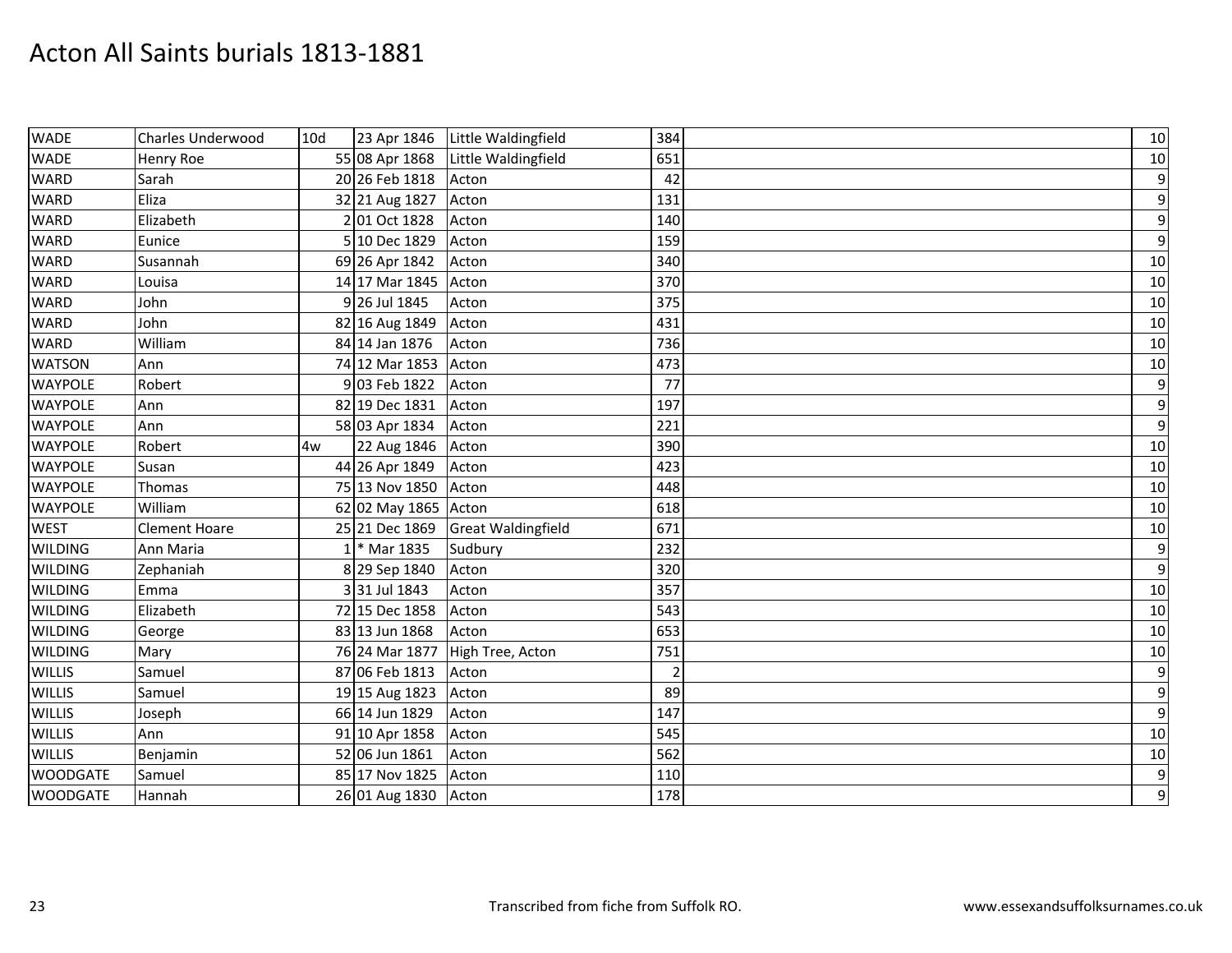| <b>WOODGATE</b> | Sarah Ann             | 9 <sub>m</sub> | 20 Aug 1830 Acton    |                    | 179 | $\boldsymbol{9}$ |
|-----------------|-----------------------|----------------|----------------------|--------------------|-----|------------------|
| <b>WOODGATE</b> | John                  |                | 31 03 Mar 1831 Acton |                    | 184 | $\overline{9}$   |
| <b>WOODGATE</b> | John                  |                | 23 08 Jan 1832       | Acton              | 199 | 9                |
| <b>WOODGATE</b> | Maria                 |                | 10 25 May 1833 Acton |                    | 215 | 9                |
| <b>WOODGATE</b> | Charles               |                | 2 12 Sep 1835        | Acton              | 243 | 9                |
| <b>WOODGATE</b> | Mary Ann              |                | 4 24 Apr 1836        | Acton              | 252 | $\overline{9}$   |
| <b>WOODGATE</b> | Charles               | 6w             | 12 Dec 1836          | Acton              | 261 | 9                |
| <b>WOODGATE</b> | Emily                 |                | 8 04 Jan 1838        | <b>Barrow Hill</b> | 273 | 9                |
| <b>WOODGATE</b> | Sarah                 |                | 60 06 Jan 1838       | <b>High Tree</b>   | 274 | 9                |
| <b>WOODGATE</b> | Richard               | 1 <sub>d</sub> | 15 Jan 1840          | Acton              | 303 | $\overline{9}$   |
| <b>WOODGATE</b> | William               |                | 68 30 Jul 1844       | Acton              | 367 | 10               |
| <b>WOODGATE</b> | James                 | 8 <sub>m</sub> | 08 Sep 1849          | Acton              | 432 | 10               |
| <b>WOODGATE</b> | Ellen                 | 7 <sub>m</sub> | 07 Oct 1850          | Acton              | 445 | 10               |
| <b>WOODGATE</b> | James                 |                | 1 06 Mar 1851        | Acton              | 452 | 10               |
| <b>WOODGATE</b> | John                  |                | 81 05 May 1853 Acton |                    | 475 | 10               |
| <b>WOODGATE</b> | Sarah                 | 7 <sub>m</sub> | 20 Feb 1854          | Acton              | 486 | 10               |
| <b>WOODGATE</b> | Agnes                 |                | 2 30 May 1855 Acton  |                    | 502 | 10               |
| <b>WOODGATE</b> | James                 |                | 1 16 Jun 1855        | Acton              | 503 | 10               |
| <b>WOODGATE</b> | Charles               | 5 <sub>m</sub> | 29 Jan 1856          | Acton              | 509 | 10               |
| <b>WOODGATE</b> | Susan                 |                | 78 28 Feb 1856       | Acton              | 512 | 10               |
| <b>WOODGATE</b> | George Farrier        | Infant         | 07 Apr 1857          | Acton              | 523 | 10               |
| <b>WOODGATE</b> | <b>Robert Charles</b> | Infant         | 07 Apr 1857          | Acton              | 524 | 10               |
| <b>WOODGATE</b> | John                  | 1y5m           | 11 Feb 1860          | Acton              | 552 | 10               |
| <b>WOODGATE</b> | Anna                  | Infant         | 08 Jan 1863          | Acton              | 583 | 10               |
| <b>WOODGATE</b> | Ellen                 |                | 6 14 Jun 1864        | Acton              | 609 | 10               |
| <b>WOODGATE</b> | Lydia                 |                | 64 13 Sep 1864       | Acton              | 611 | 10               |
| <b>WOODGATE</b> | William               |                | 65 06 Jul 1865       | Acton              | 619 | 10               |
| <b>WOODGATE</b> | Samuel                |                | 63 15 Jan 1866       | Acton              | 624 | 10               |
| <b>WOODGATE</b> | Willie                |                | Infant 14 May 1869   | Acton              | 664 | 10               |
| <b>WOODGATE</b> | Ann                   |                | 24 05 Jun 1869       | Acton              | 666 | 10               |
| <b>WOODGATE</b> | Mary Ann              |                | 8 20 Aug 1871        | Acton              | 690 | $10\,$           |
| <b>WOODGATE</b> | Edgar                 |                | 10 15 Jan 1872       | Acton              | 706 | 10               |
| <b>WOODGATE</b> | Fanny                 |                | 57 14 Feb 1874       | Acton              | 713 | 10               |